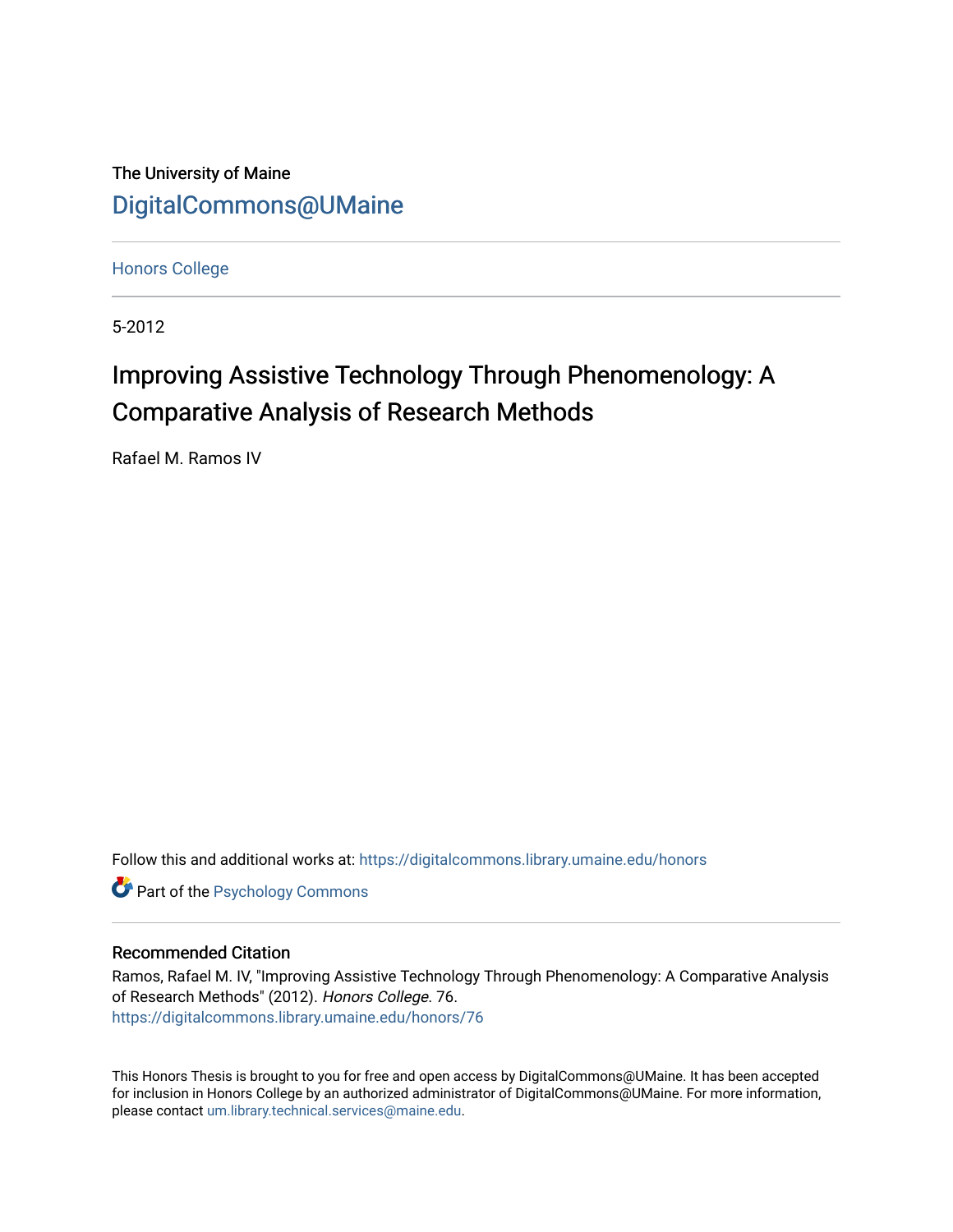# IMPROVING ASSISTIVE TECHNOLOGY THROUGH PHENOMENOLOGY:

## A COMPARATIVE ANALYSIS OF RESEARCH METHODS

by

Rafael M. Ramos IV

A Thesis Submitted in Partial Fulfillment of the Requirements for a Degree with Honors (Psychology)

The Honors College

University of Maine

May 2012

Advisory Committee:

Nicholas Giudice, Assistant Professor, Spatial Informatics Program (Advisor) Kirsten Jacobson, Assistant Professor, Department of Philosophy James Page, Adjunct Professor, Department of Philosophy James Gallagher, Professor of Sociology (Honors Program Faculty) Michael Robbins, Chair, Psychology Department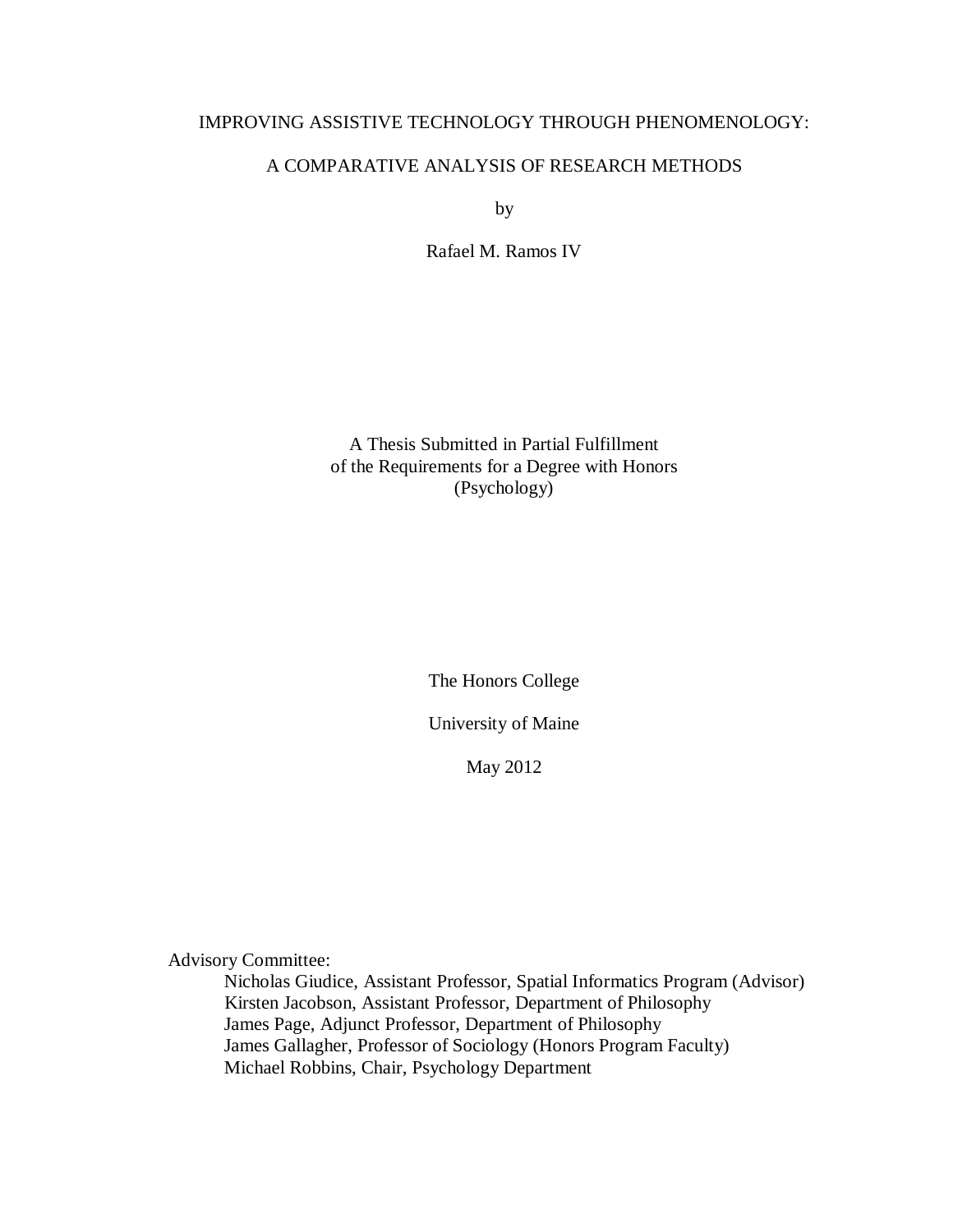**Abstract**

The work discussed in this thesis contrasts traditional interviewing perspectives with those of phenomenological methods for conducting research for use in the development of assistive technology. Assistive technology helps to provide greater independence by enabling people to perform tasks that they were formerly unable to accomplish, or had great difficulty accomplishing, by providing enhancements to, or changing methods of interacting with, the technology needed to accomplish such tasks. However, users of certain technologies from the field, such as visually impaired users of navigational devices, often report dissatisfaction based on features of the device that are necessarily linked with their experiences with it. The goal of this comparative analysis is to examine whether incorporating methodology from the field of phenomenology (the discipline of philosophy that studies human experience) would yield a different end result of product/object and development and usability than that obtained from traditional thirdperson and focus group methodologies, currently employed by designers of assistive technology. Further, this thesis will argue that the kind of data that is gathered from phenomenological interviewing and experimentation, allows for a more complete report of the potential users needs and expectations than traditional focus group reports, consequently providing answers that designers can use to make more informed decisions about the design of their products. Finally, the thesis concludes by providing suggestions regarding the implementation of new directions for phenomenologically informed research for the design of assistive technology.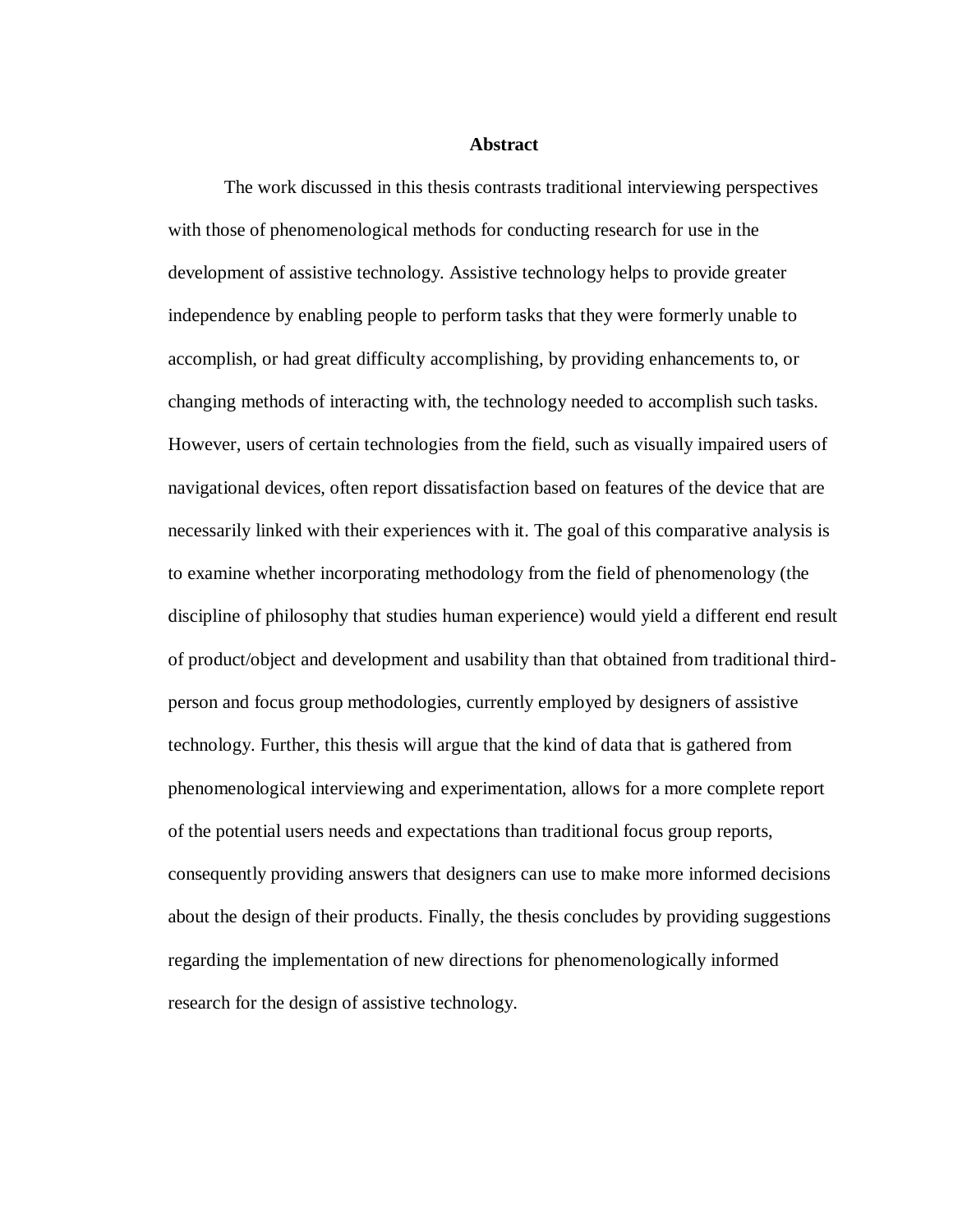#### Acknowledgements

I owe a great deal of debt and gratitude for those who have helped me with this project. Anyone who knows me will attest to the fact that I can have the tendency to take on too much at once and yet still strive to finish the projects. Thankfully, I was able to collaborate with individuals whose work in respective fields of interest I truly respect. I wish to give recognition to those who were involved with the writing of this thesis, either directly through advisement and drafting or indirectly, through enduring patience and encouragement.

First, none of this would have been possible without the constant support and guidance of Professor Nicholas Giudice. The ideas that are presented in this thesis were truly born of needs and concerns I had while working as a research assistant for two years in the VEMI lab at UMaine under his supervision. In addition, the writing of this thesis could not have been without the insight and inspiration given both as constant feedback and his previous work in the field of assistive technology development.

Secondly, I owe much of my understanding of phenomenology and skills in philosophical writing to professors Kirsten Jacobson and James Page. Through classes with them and personal conversations outside of the class, I feel that I have acquired lasting knowledge that I intend to keep with me throughout my future career.

Finally, Dr. Michael Robbins and James Gallagher. I consider time spent both as a student in the psychology department at UMaine and in the Honors college to have been enriched by the influence of these individuals. From personal attention to my work and encouragement to keep on, they have helped me achieve goals as an undergraduate that I strived for as well as some that I were unaware of until now.

iii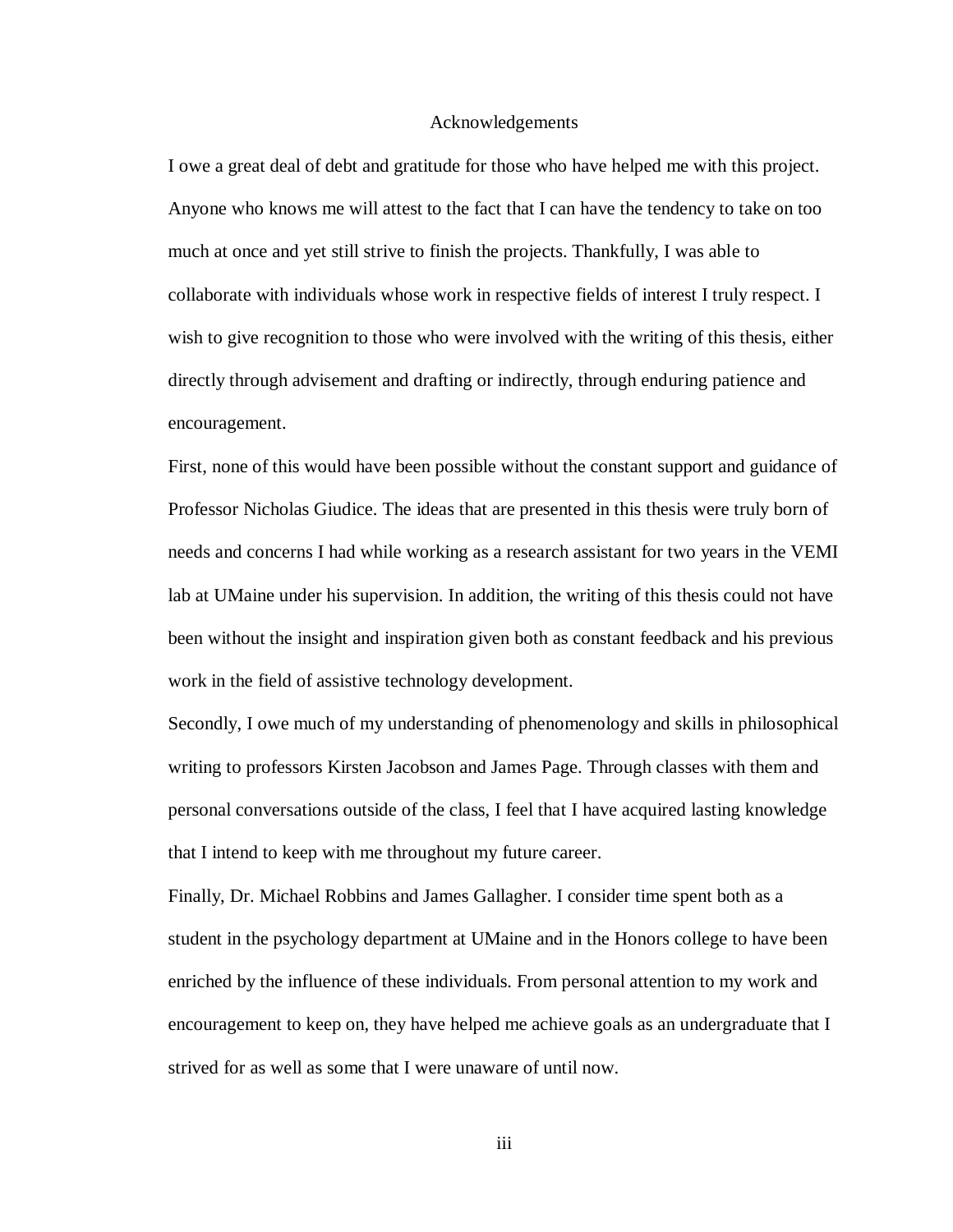# Table of Contents

| Ι.   |                                                                    |  |
|------|--------------------------------------------------------------------|--|
| II.  |                                                                    |  |
|      |                                                                    |  |
|      | B. Analysis of Data Gathered in Phenomenological Research11        |  |
|      |                                                                    |  |
|      | 2.                                                                 |  |
|      | 3.                                                                 |  |
|      |                                                                    |  |
| III. |                                                                    |  |
|      |                                                                    |  |
|      |                                                                    |  |
| IV.  |                                                                    |  |
|      |                                                                    |  |
|      | B. Similarities Between Focus Groups and Phenomenological          |  |
|      |                                                                    |  |
|      |                                                                    |  |
|      | V. What are the Ways in Which Phenomenology Can Help Design Better |  |
|      |                                                                    |  |
|      |                                                                    |  |
| VI.  |                                                                    |  |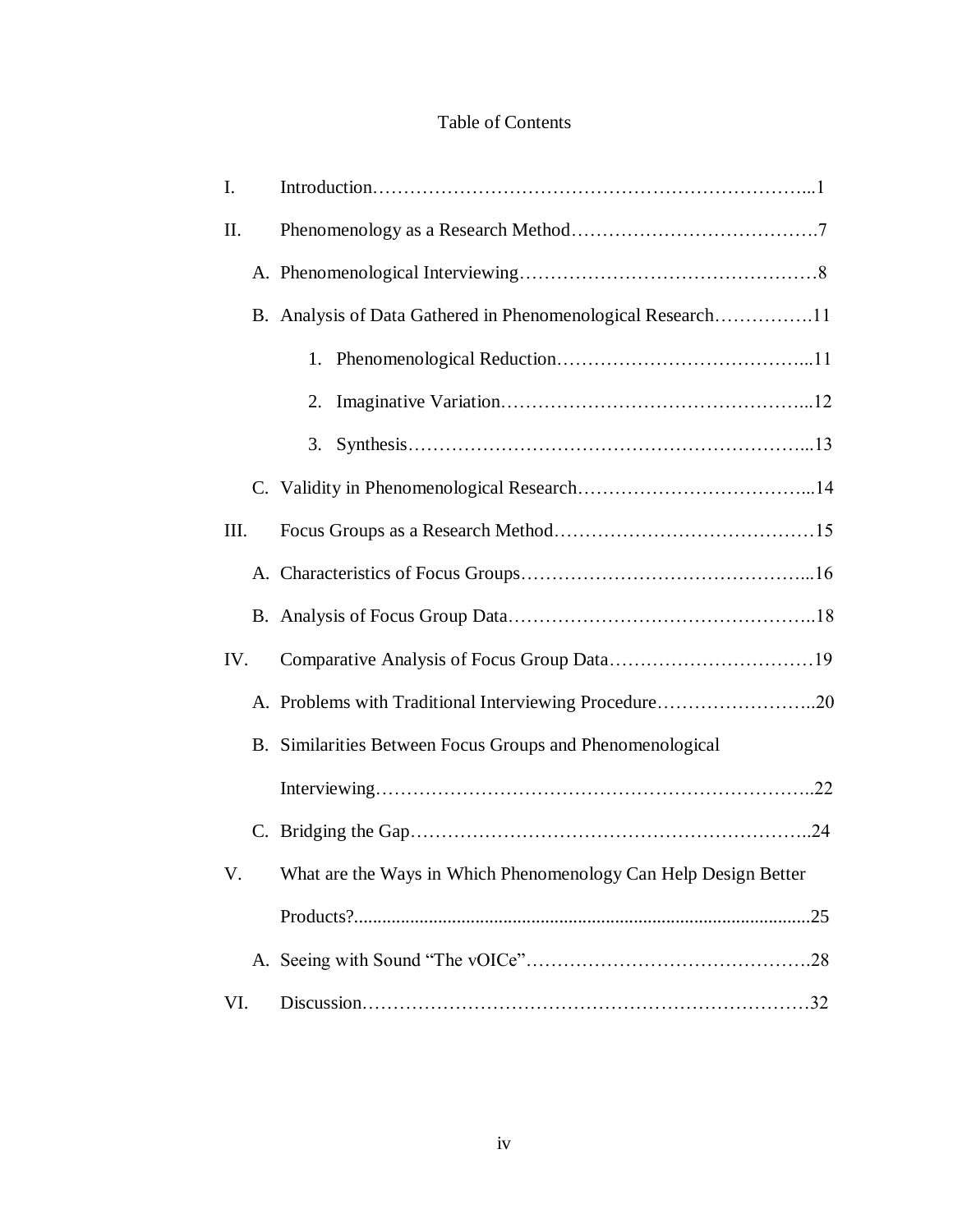## **I. Introduction**

"A major programme for 21st century science will be to discover how an experience can be translated into a report, thus enabling our experiences to be shared." (Frith, 2002 p. 374)

"There is an increasing recognition that controversy can be employed to challenge and change attitudes. Within industry, design is increasingly valued not necessarily for solving problems but rather for making issues visible and tangible, thereby facilitating discussion and decision making." (Pullin, 2009 p. 113)

Assistive technology is used by individuals with disabilities in order to perform functions that might otherwise be difficult or impossible. Assistive technology can include mobility devices such as walkers and wheelchairs, as well as hardware, software, and peripherals that assist people with disabilities in accessing computers or other information technologies. Failure in developing successfully accepted or truly useful aids in the field of assistive technology can be attributed to several factors. Not least among these reasons are that developers are either still attempting to solve problems that already have reasonable solutions, or are using inadequate means of study to solicit first-hand user reports (Jacobson et al. 2011; Loomis et al, in press). It is my belief that addressing the latter problem can actually help to solve the first. The ability to get real and meaningful user concerns and perspectives towards the technology that is being developed for any specific user group should take primacy over the often naïve intuitions and "generic" user mentality which is so frequently the driving force for designers, researchers, and engineers making the products. Further, the importance of methods that acquire information about first-person subjective experiences of these technologies should be given as much importance in the research and development process as the principles that guide research of third-person computational methods and quantitative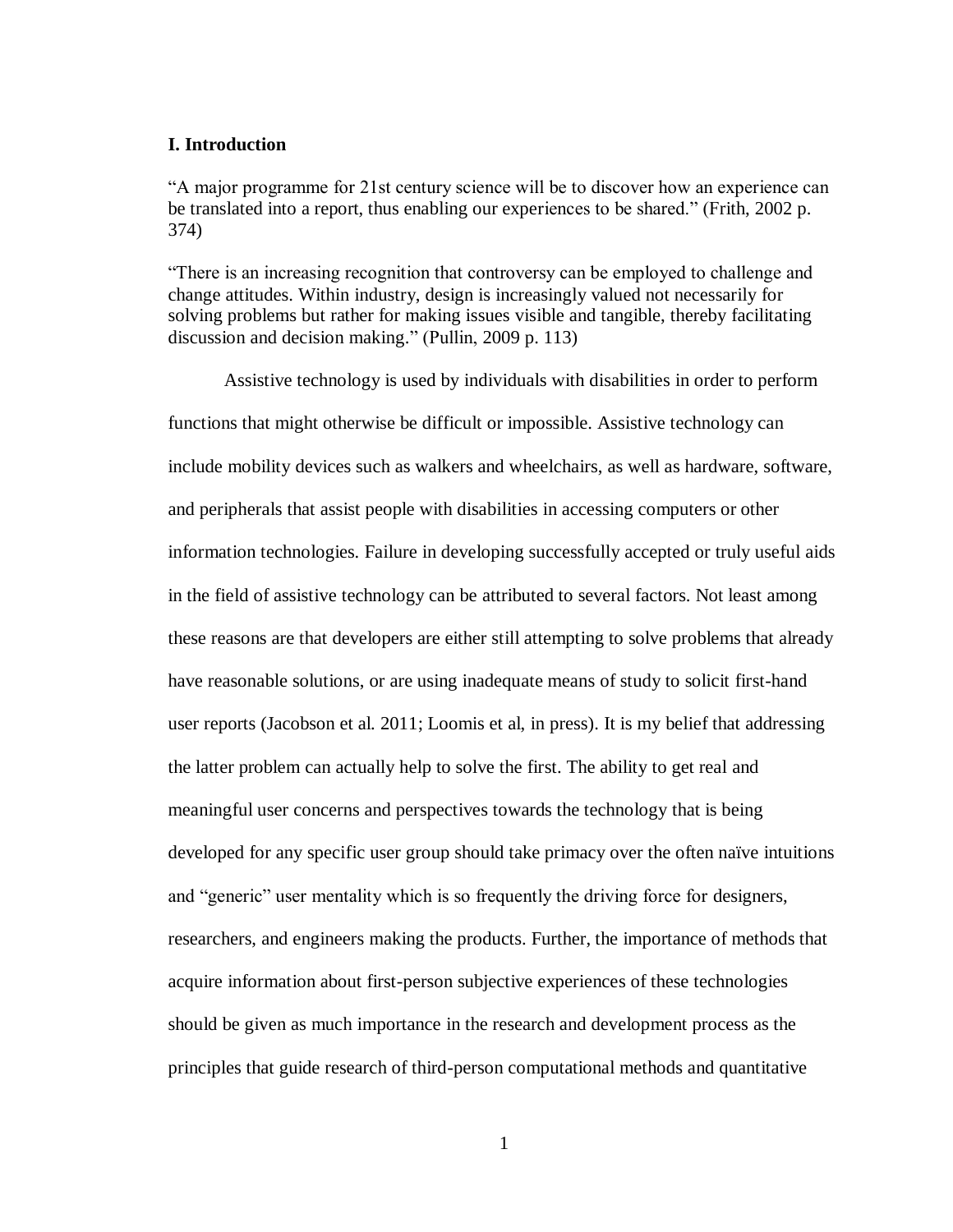data analysis. Although fields such as human-computer interaction and usability engineering have taken initiative on these errors by placing increased importance on usercentered design, many of these methodologies still stem from a third-person, experimenter driven perspective. Adherence to these methodologies, which exclude firstperson, experiential data, can and has lead to technology designed solely around the wants and intentions of the engineer, or a set of formulaic engineering principles, rather than being based on the more substantive and meaningful input from the actual end-user.

I believe that the field of assistive technology has a particular need for techniques and methods that truly reflect the perspective and experiences of the user in a way that is both true to the those giving the information, and useful to the designer or engineer. Those who are reliant on these technologies require them to be in tune with their being and needs of everyday life. To name one example, those who are blind not only require information about their environment that is useful, but also wish to have this information conveyed by a product that they can easily engage with and readily integrate into their greater life. The experience of the way a navigational device conveys information is so much more than measuring reaction times in behavioral experiments, or having users complete narrowly focused surveys or questionnaires, especially when done simply for the sake of experimental ease which allows the researcher to stick to a single theoretical approach in all of their studies. Critical factors, oft ignored, also include the way a device feels, looks, what kind of information it provides and how it provides it, all of which have a first-person element that deserves, and I argue, is necessary for the successful development of assistive technology. This thesis proposes phenomenological research methods as a desirable model in studying users experience for design in assistive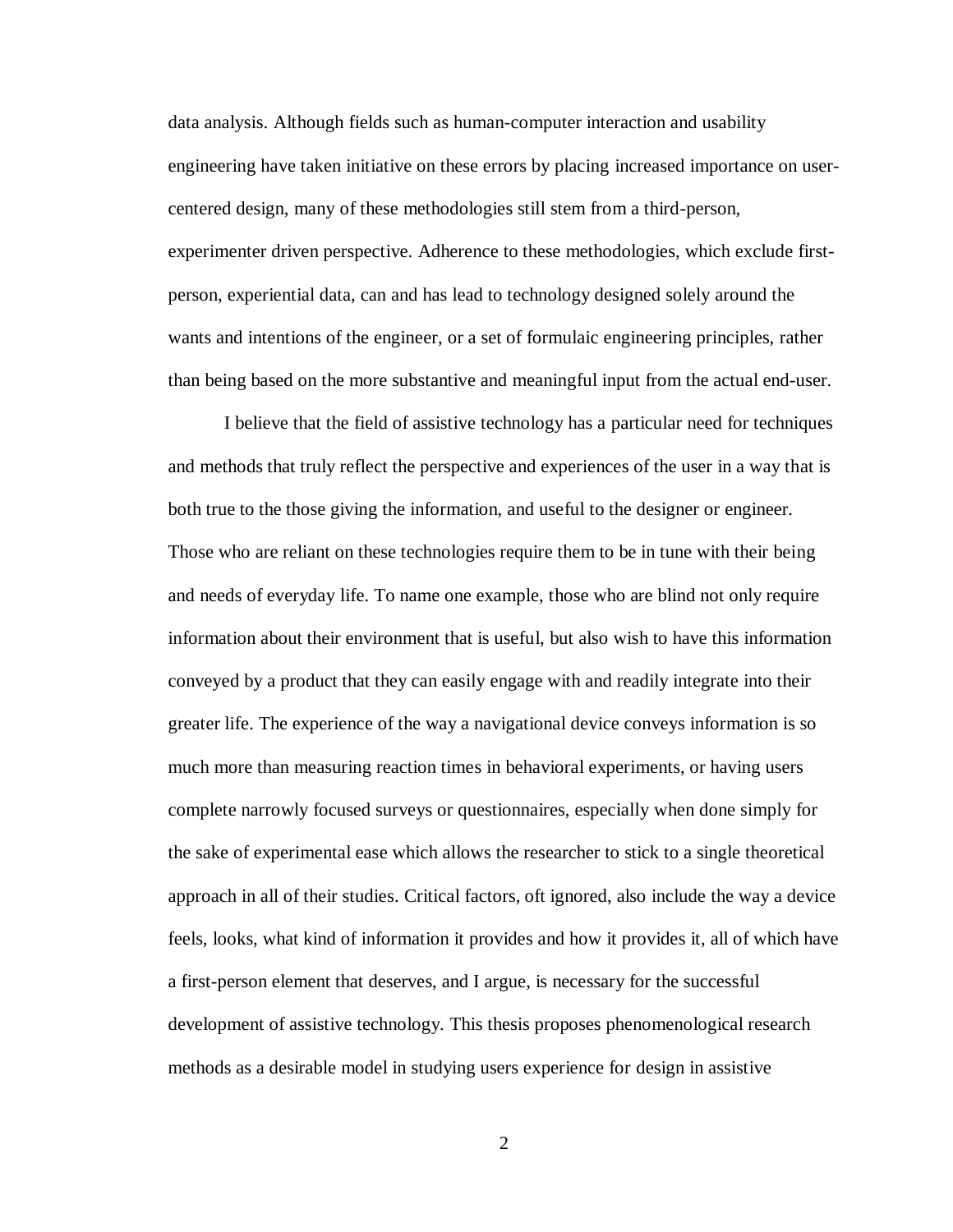technology as opposed to those guided by an experimenter's (third-person) agenda. In the following pages, I will first seek to illuminate research methods from the field of phenomenology (the philosophically grounded study of first-person experience), both in practice and theory; highlight a commonly called upon qualitative tool (focus groups) as a comparison of existing methodology; give evidence of compatibility between the two, and finally draw on a specific example of how a change in methodology would result in a different, and better informed field of assistive technology.

Scientists value our grasp on and of objectivity. It is the basis of how we validate experiments and how we justify the knowledge that we have obtained. Experts in the fields of statistics and quantitative research methods have devised ways to analyze data gathered by objective means so that margins of error are miniscule and reports are mathematically clean. However, numbers and graphs generated by programs cannot necessarily give the designer, even one who might be trained in statistical analysis, a view of the experience that a person might have of a given product or event (i.e., the firsthand experience from which the dataset has been extracted). Krueger, in his book, *Focus Groups: A Practical Guide for Applied Research* (1988), acknowledges this reality for those who rely on reports based solely on quantitative data:

"Social scientists have aided and abetted the communication obstacles due to the methodological, technical, and statistical "jargon that litters their prose." As a result, Krueger (1988) relates, the decision maker "has to accept or reject the researcher's interpretation of the data on faith." It may well be that discomfort and lack of faith of quantitative data explain why decision makers find qualitative data to be more useful than other research." (p. 39) Statistics, while they might be examples of "fact" in the eyes of many, still need to be interpreted to obtain meaningful use within the design process of a technological product, or the evaluation of a medical treatment.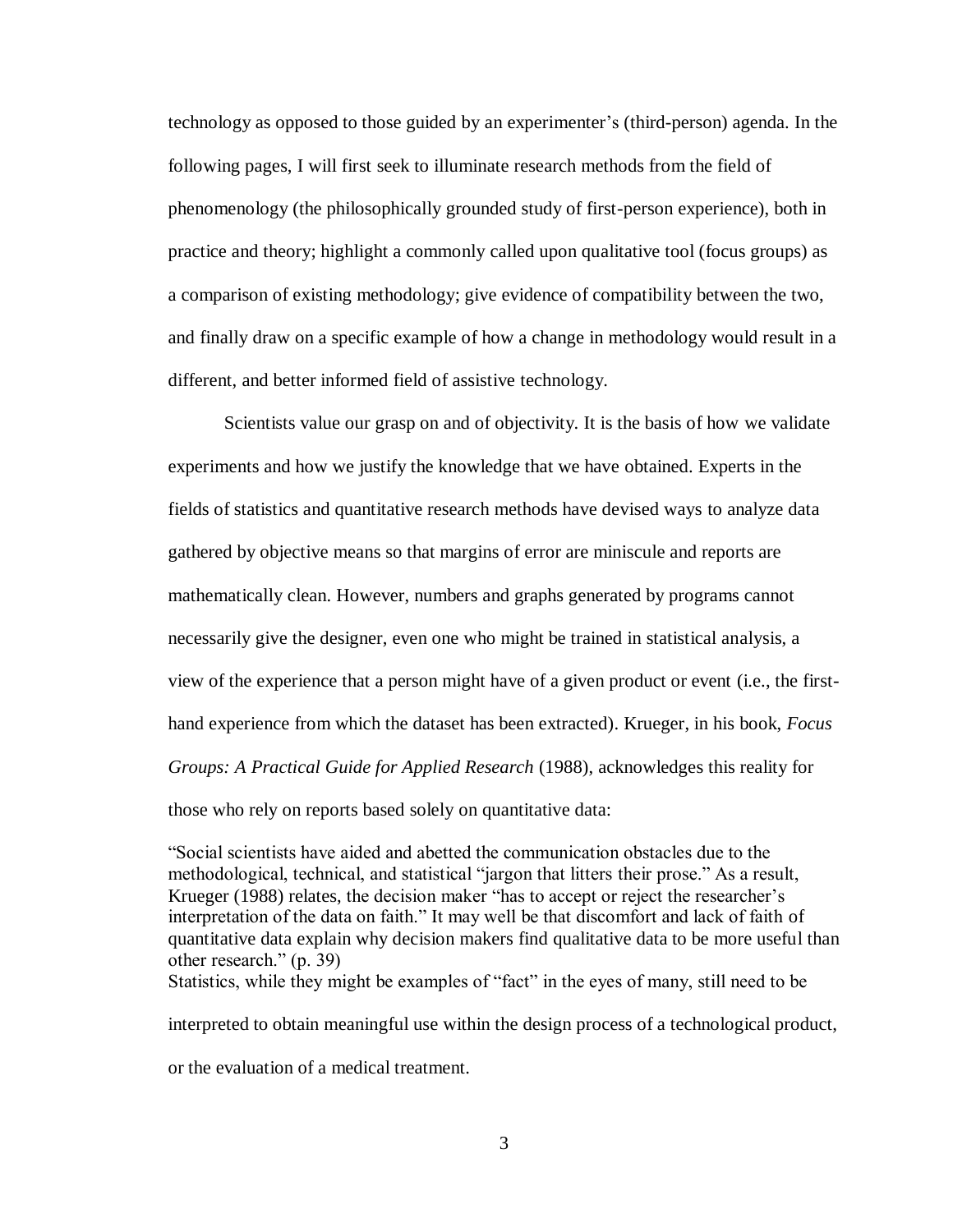One such area of research where use of qualitative data is considered highly important is that of assistive technology. Designers in the field of assistive technology have a particular need for data that accurately reflects the user's experience of the device or tool that they are developing. Computer modeling, or sole use of theory regarding what people might do, can be useful supplements for development, but cannot be substitutes for the first-hand results gathered from real people. Advances in usability engineering, primarily a practice/field of computer engineering and research, have emphasized the necessity of human subject testing and participation in almost all stages of the design process in attempts to get at user experience. However, these models of testing are often structured by traditional empirical research perspectives and can often lead to the development and design of products that do not lend themselves to be very usable in nature, or are themselves unpleasant in design (Giudice & Legge, 2008; Pullin, 2009).

Although the methods employed by researchers in these fields claim to take the subjective report of human participants into account, it can be argued that they still utilize completely objective/non-personal techniques to gather information from their potential users about their experiences of the product. For example, methods often take the form of simple questionnaires and surveys, which leave the potential user or human subject (in the case of an experiment) a limited range of space to note or elaborate their point of experience. By consequence of this restriction, valuable information that the user might be able to contribute is left without mention, and therefore without inclusion in the process of technology design.

Qualitative methodology is often used to fill these gaps in report of users experience within assistive technology. The advantage of this technique is that it can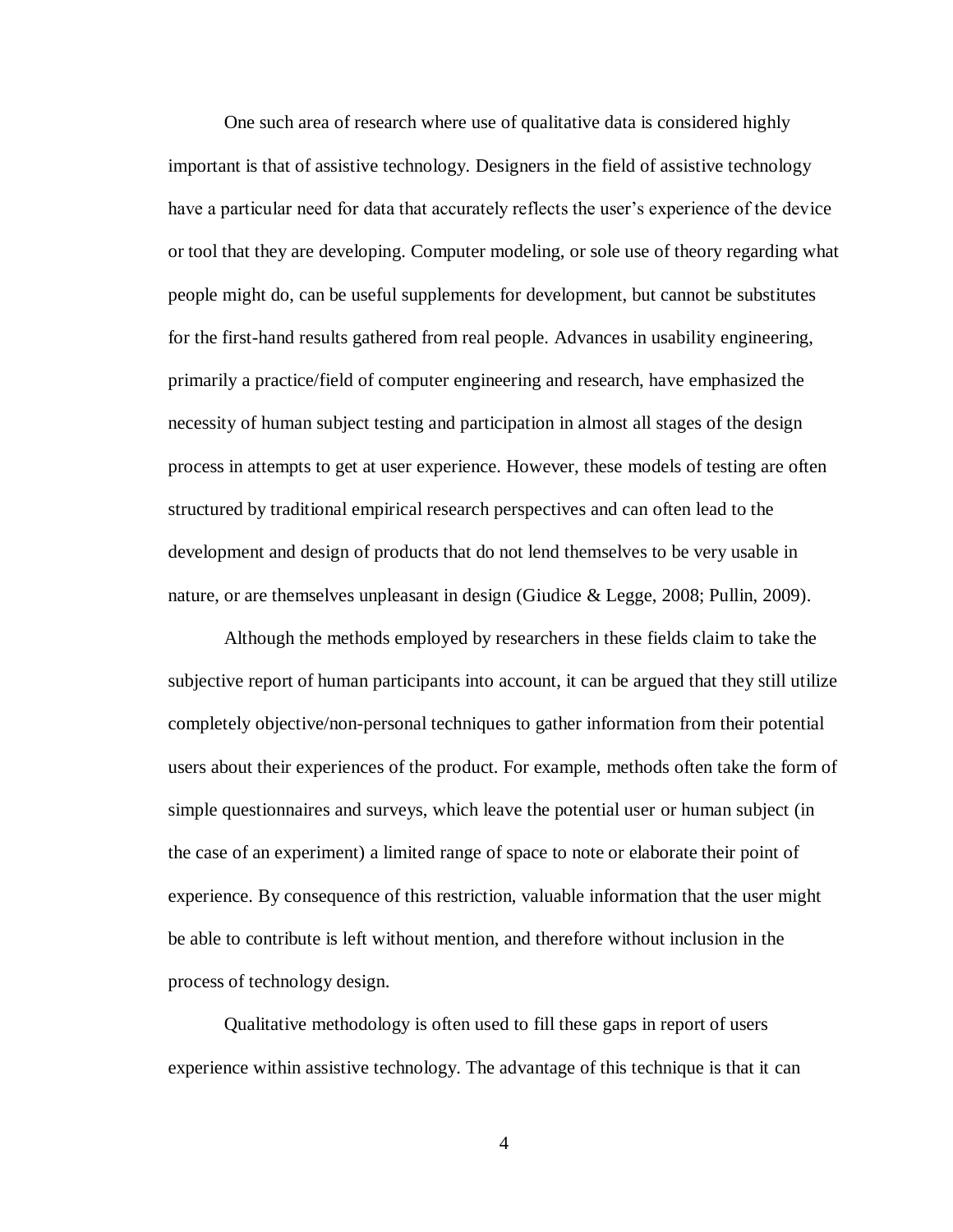yield results that can bring out facets of user experience and be presented without specialized jargon, allowing understanding and use by a wider range of people. This is not to say that qualitative methods should supersede quantitative methods. Their application is certainly complementary as they are able to get at different information and different results. They may be used to inform quantitative methods at all stages of research (pre, during, and post-analysis), or simply used on their own when quantitative procedures are not necessary (Krueger, 1988). Qualitative methods facilitate the study of experiences in greater depth. It is the case for qualitative methods, as well as research methods in general that different approaches to qualitative inquiry are suitable for different research objectives. As some examples: ethnographic research aims to study the behaviors of a culture-sharing group and describe their culture (Creswell 2007; Gubrium and Holstein 1997). Critical approaches aim to question ideology, expose power relations, and take action for change (Crotty 1998). And deconstructionist or postmodern research aims to show that things (e.g., texts, beliefs) do not have definable, determinable, or bounded meanings (Derrida 1997). Implementation of dual method approaches have laid claim to many discoveries and advances in fields such as marketing/advertising, social, and hard sciences. Such examples can be found in the design of the modern digital camera (experiential prototyping and behavioral experiments) (Pullin, 2009), decisions made on how to spend millions of dollars in advertising drugs for pharmaceutical companies (surveys and focus groups) (Krueger, 1988), as well as the development of hundreds of medical tools and operating procedures (focus groups, standardized interviewing and content analysis) (Krueger, 2004). Assistive technology has a particular need for information gathered from both qualitative and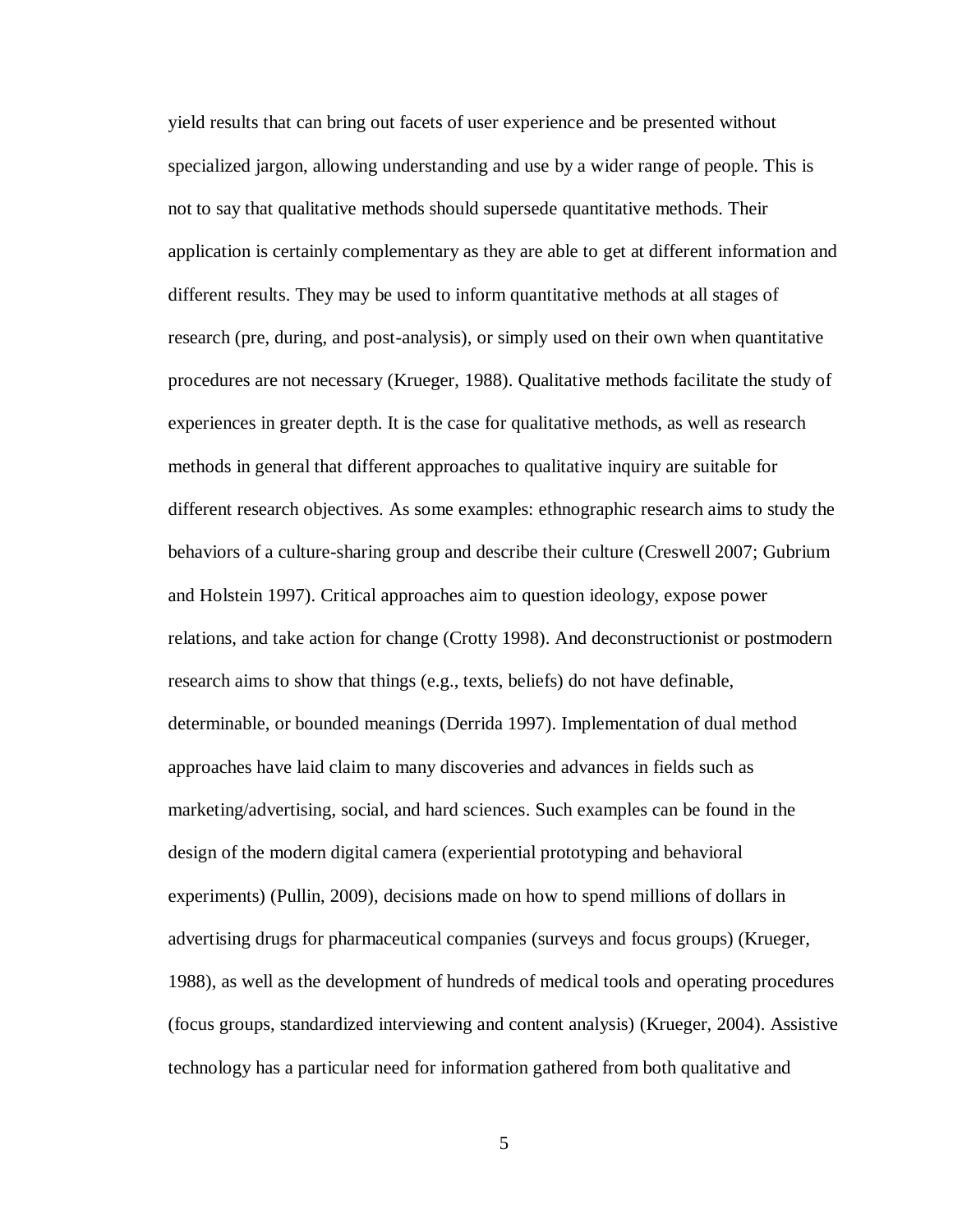quantitative research, since both elements, first person reports and third person engineering knowledge, are critical in the successful design of products that can be effectively used while also being technologically sound. This combination is particularly challenging for the design of assistive technology, as the user groups often have specific needs which vary from the "generic user," and the technology often relies on specialized equipment or implementation of different modalities than standard interfaces (e.g., auditory, haptic, or multimodal displays).

Despite these challenges, modern examples of qualitative research, whether for assistive technology or more generally, such as focus groups still follow traditional models that fit in the structure of pure empiricism. That means to say that, results, though the data may be qualitative in nature (reports from a focus group), it is still the result of a method that is subservient to an empirical way of thinking and experimenter driven in nature. In his essay, "What is it like to be a bat?", Thomas Nagel (1974) notes that these traditional perspectives that rely on a reductionist model of thought will never be able to access an account of first-person experience. Therefore, it is not only the methodology that is used in experiments that must change, but the guiding theoretical focus that underlies these studies.

This is not to say however that third person studies should then become secondary to another method. Quantitative, third-person approaches will always retain their relevance in accurately gauging third person, observable data, such as reporting *How*  people behave in a given situation. However, as previously discussed, this approach is not best suited for accessing data that is exclusively intended to be first-person oriented. It is the work of this thesis to show that current qualitative methods (most of which are still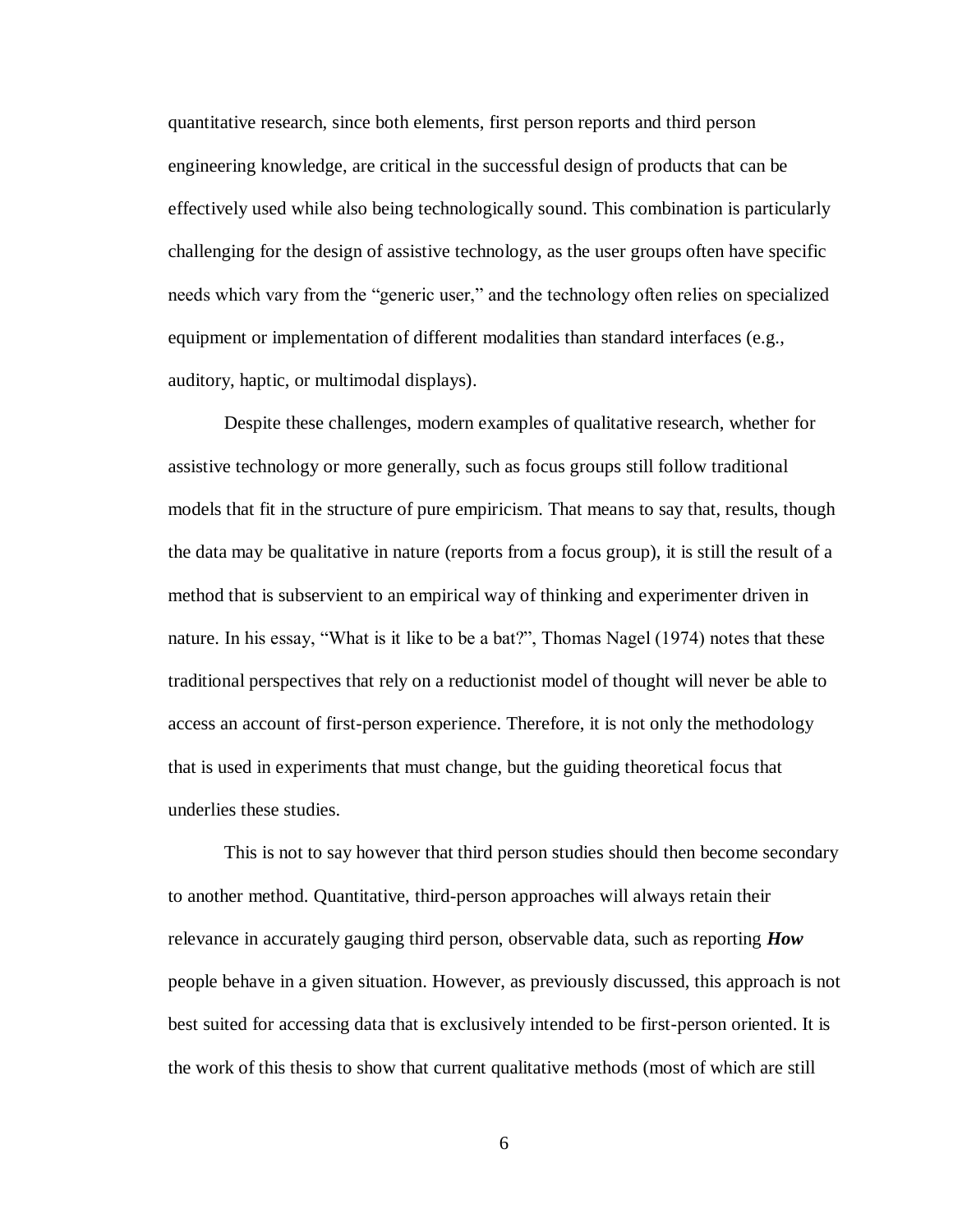based on third person, experimenter driven motivations) could significantly benefit from the addition of phenomenological research methods.

The goal of phenomenological research is to be able to describe the lived experience of various phenomena (Moustakas, 1994; Pollio, 1997) through rigorous method and adherence to philosophically grounded theoretical consistency. Additionally, this approach provides an exceptional fit in the role of guiding design in the field of assistive technology. By incorporating phenomenology into the practice of design, it can be argued that several problems within the field that are frequently cited as user difficulties or complaints such as an awkward user-interface or too much information that is irrelevant or unwanted, can be given better information to help find solutions that are useful to both the designer and end user.

#### **II. Phenomenology as a Research Method**

Phenomenology (as a discipline) is a field in philosophy that studies human experience. It is demarcated from other fields such as ontology (the study of what exists) and epistemology (the study of knowledge), because it deals with experiences by first person, or subjective analysis (http://plato.stanford.edu/entries/phenomenology/, 2011). Its use in a field not only implies changed methodology, but also a new theoretical approach and foundations of thought regarding the nature of human experience. The history of phenomenology, while young compared to other philosophical traditions, is still expansive and intellectually developed. Therefore, in the interest of clarity and conciseness, the detailing of phenomenology's history will be restricted to what is necessary to understand the terminology and methods described in this thesis.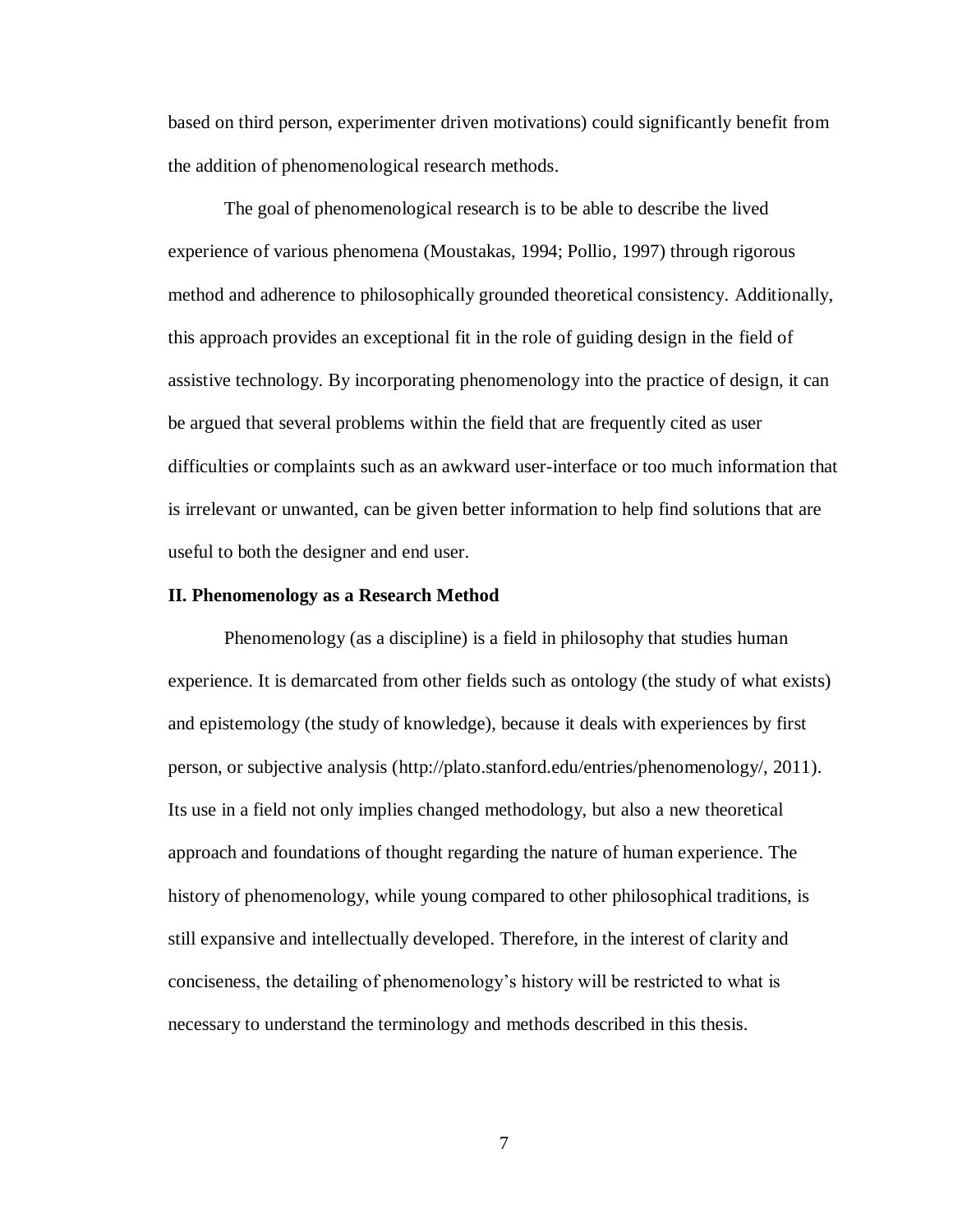## **A. Phenomenological Interviewing**

In the *Phenomenology of Everyday Life*, Pollio (1997) discusses at length the ways in which phenomenological research methods can be applied. The following is an abstracted framework from that text, as well as *Phenomenological Research Methods* (Moustakas, 1994) which can be used for any research that seeks to investigate and make known in a more effective way, the subjective data of its target user/population.

The interview method of phenomenology differs fundamentally from other types of interviewing techniques used in empirical contexts in a few crucial ways. Typically, traditional methods of interview discussion are one sided, with the researcher taking lead on the questioning process and guiding the dialogue to stay on track to the task at hand, common examples are clinical interviewing for psychologists or medical practitioners, as well as researchers in focus groups. Although there may be variants of interview formality, the structure in traditional methods is normally crafted around a specific agenda, with tailored questions aimed at keeping the conversation from wandering from the topic that the researcher is trying to investigate. Additionally, the researcher is often bound to an overtly professional code of communication, involving the adoption of a mechanistic and unnatural demeanor towards the participant (Laing, 1960). The intent or results of these methods are meant to reflect the subjective attitudes of the user/participant for a given subject or project. The purpose and goals of the interview are highly defined by the researcher and stated explicitly a priori to guide the interview process. In some kinds of user 'interviews' the actual interaction between the researcher and participant is limited to the completion of a survey or questionnaire, which is given prior to participation in a behavioral experiment. After the completion of the prescribed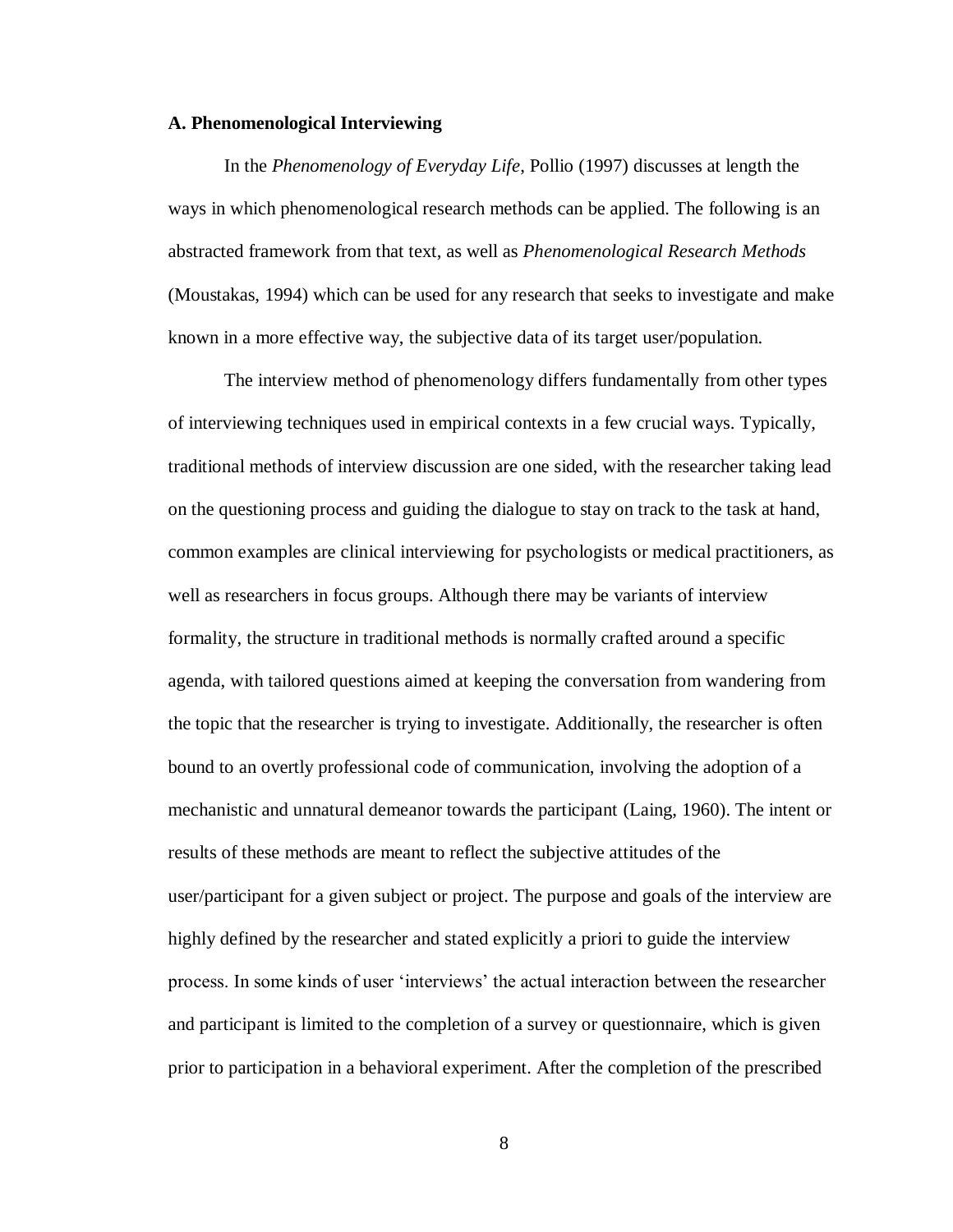behavioral tasks, the participant might be asked additional directed (i.e. closed-ended) questions about his/her experience while performing the task. Here again, this approach generally adopts questions that fit the narrow spectrum of what the researcher expects to hear or needs to quantify rather than utilizing open-ended questions geared at elucidating the users actual experiences.

By contrast, the goal of the interviewing process in phenomenological research is to attain a first person description of some specified domain of experience that can be analyzed to produce the best representation of that persons experience as possible. Unlike the more traditional approaches typically used by engineers or developers, which may seek opinions from the user(s) structured by narrow questioning which conforms to a prespecified understanding of the phenomenon, the outcome of data collection in phenomenology is meant to reflect the actual subjective content of the user/participant directed at some area of interest and guided by true dialogic discussion.

Generally, a few pre-specified questions concerning the topic start the discussion. All questions flow from the dialogue as it unfolds rather than having predetermined questions that may lead the interviewee to feel like they are being towed along a certain path of thought, as is done in focus groups and surveys. An implicit assumption with the phenomenological approach is that central or personally relevant issues will emerge repeatedly throughout the dialogue (Pollio, 1997).

Everything about the interview process is designed to evoke descriptions, not to confirm theoretical hypotheses. The most useful questions focus on the experiences described in the most full and detailed manner. Questions that are avoided are those that ask, "why" as they often shift away from the detailing of the experience to a description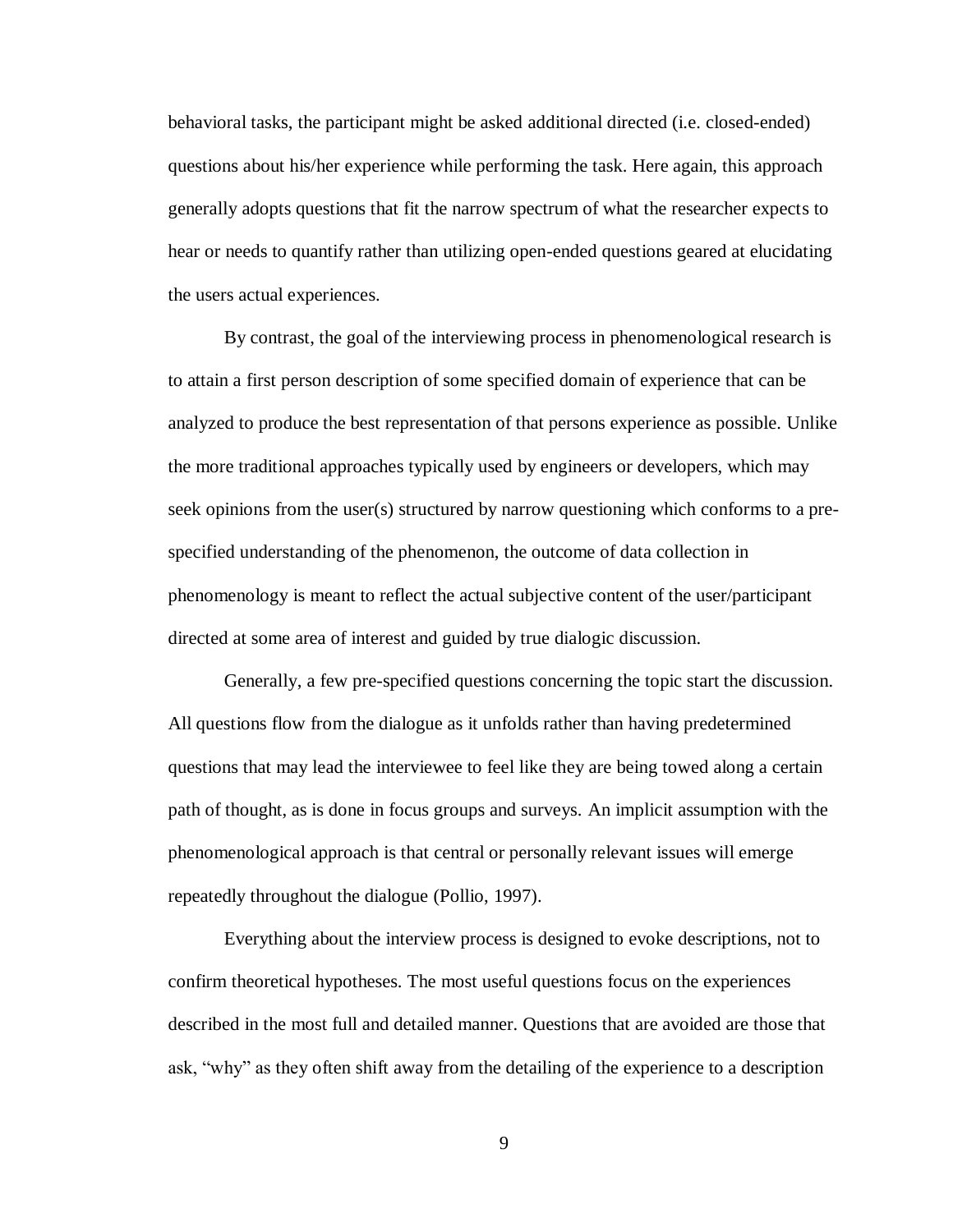of the abstract, theoretical, and personal beliefs of the individual. Rather than seeking higher level concerns from participants or users while being guided along a predetermined track, as 'why' questions can do, the phenomenologist seeks detailed reports of what it is like for that person given the experience being highlighted. 'What specifically about x?' might represent a question regarding a response in a phenomenological interview rather than "why do you feel that way?". The data that is gathered from the phenomenological interview process is meant to be dialogic in the truest sense of the word. We only divulge what we are truly thinking in the purest most detailed form when we are guided by natural conversation and not pressured or forced to give it (Pollio, 1997)

The phenomenological interview process itself actually breaks into three separate interviews. "The first interview establishes the context of the participant's experience" (Moustakas, 1994). The second allows participants to reconstruct the details of their experience within the context in which it occurs. And the third encourages the participants to reflect on the meaning their experience holds for them'' (Seidman 2006, p. 17). To enable rapport and deep reflection, 90 minutes is considered an appropriate length for each of these in-depth phenomenological interviews (Seidman, 2006). To elicit participants' experiences with a phenomenon, and their reflection on the meaning of their experiences, participants are considered co-researchers (Moustakas, 1994). As coresearchers, they are asked to describe their experiences in their own terms and to give constant feedback on the researcher's interpretations. Reflection and feedback on the part of the participants is an important function of phenomenological interviewing generally and is the main purpose of the third interview specifically. To bracket (maintain epoché)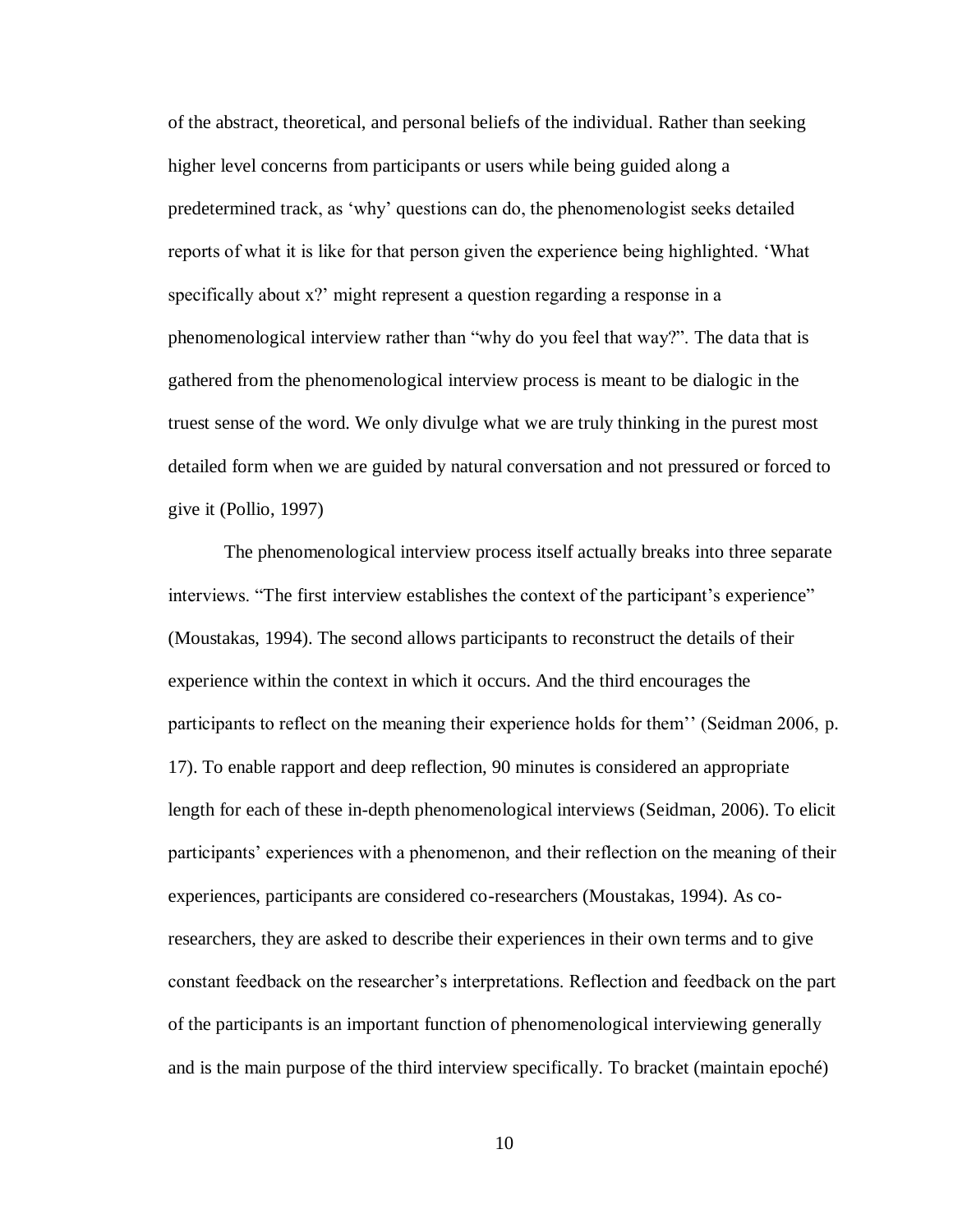his/her subjectivity in the study, the researcher should aim to clarify any interpretations with the participants in the study (Cileciz, 2009).

## **B. Analysis of Data Gathered in Phenomenological Research**

Although phenomenological interviewing takes an atheoretical stance, postinterview analysis is a rigorous and thorough process. By nature of the information collected, it takes a markedly different approach than those used for traditional empirical methods, as it is not seeking to fit a predetermined set of categories or an a priori theory, but rather to describe experiential patterns emerging within a given context" (Pollio, 1997)

Data analysis in phenomenological research begins with composing a full, verbatim transcript of the interview, and then merging all of the recorded data from the interview prior to analysis in chronological order. For the purposes of this project, analysis methods outlined by Moustakas (1994) in *Phenomenal Analysis* will serve as a guide for the steps involved in the interpretation of phenomenological data.

## **1) Phenomenological Reduction**

Analysis after transcription begins by horizonalizing the data. This means reading the transcripts several times, while treating statements related to the phenomena being studied as equal in importance. All statements regarding the phenomena are recorded, while those not being related, are eliminated. For example as relates to assistive technology, statements such as, "I consider the form and weight of the device to be important in my selection of it" would be considered as relating to the phenomena of study (from the user's perspective) as opposed to introductory statements of the interviewee detailing their day so far (which are neither relevant to the subject of study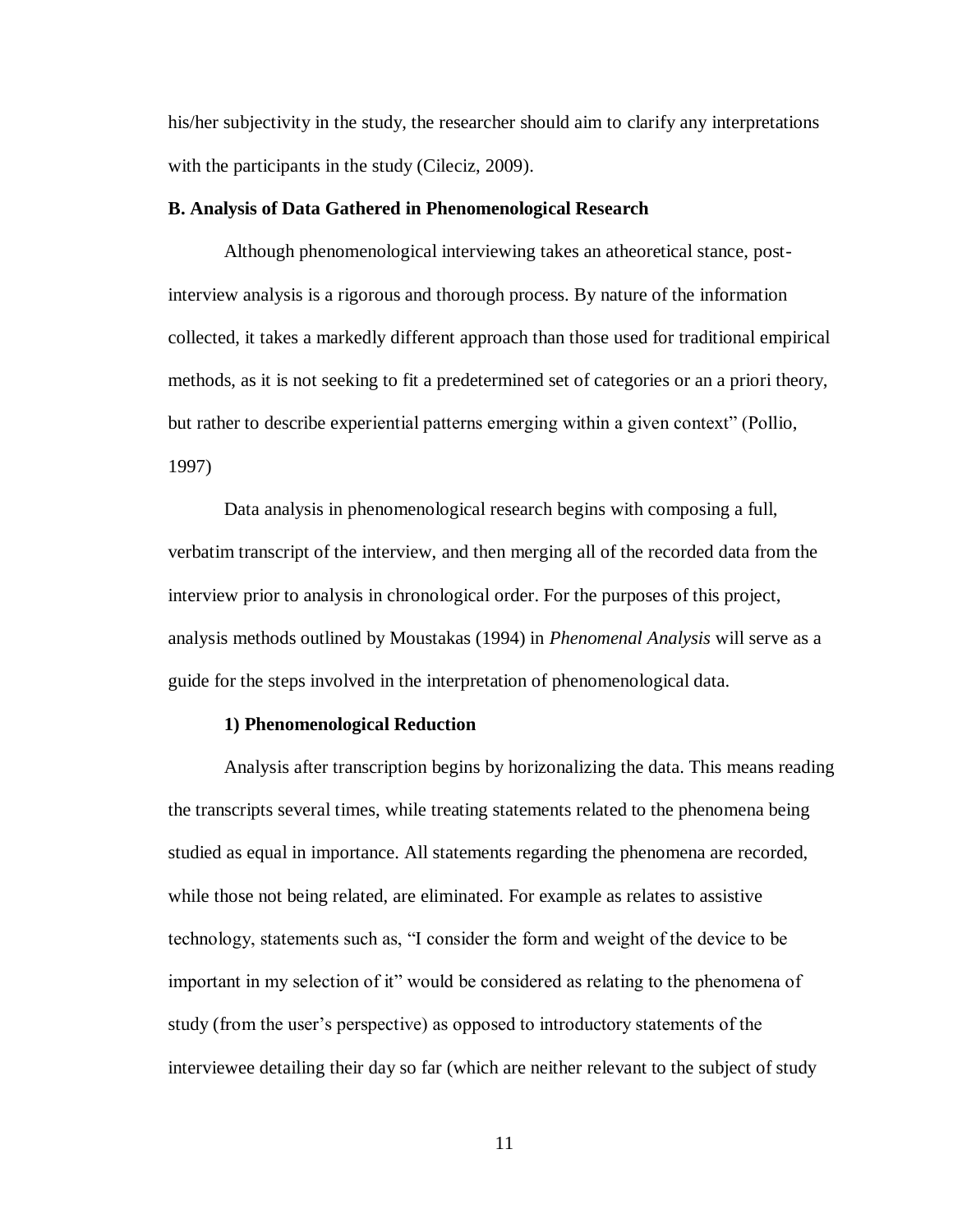from the perspective of the interviewee nor the researcher). At this point, a peer review could be arranged to check the reliability of the researchers reduction process (Cileciz, 2009).

The second process is to convert statement data into *meaning units* (Moustakas, 1994). This means to break apart statements/words that have more than one meaning to eliminate overlap and possibilities of ambiguity. After this is completed all meaning units from all participants are analyzed and noted in terms of those which are present among all the participant's reports.

The third step in reduction involves the creation of individual textural descriptions, or narratives meant to represent the individual's description of the phenomenal experience, consisting of the particular appearances or textures showing in the *eidetic* (or essential) features of the experience. As described in Cileciz (2009), the process and purpose of this step is detailed as:

"Individual textural descriptions are constituted by the participant's verbatim statements representing meaning units rearranged in narrative form, with any necessary supplementary statements by the researcher inserted within brackets. Each statement by an individual expressing a meaning unit—either shared with other participants or unique to that individual—is included in his/her individual textural description" (p. 500)

#### **2) Imaginative Variation**

In this stage of analysis, the researcher is encouraged to read the individual textural descriptions several times with "free play of fancy" or creative and unrestricted interpretive readings of the descriptions (Moustakas, 1994). This is done in an attempt to get at the content of experience from as many different view points as possible, so that an account of what makes the experience(s) for that person what it is. Varying the interpretation, combined with multiple readings of the description from different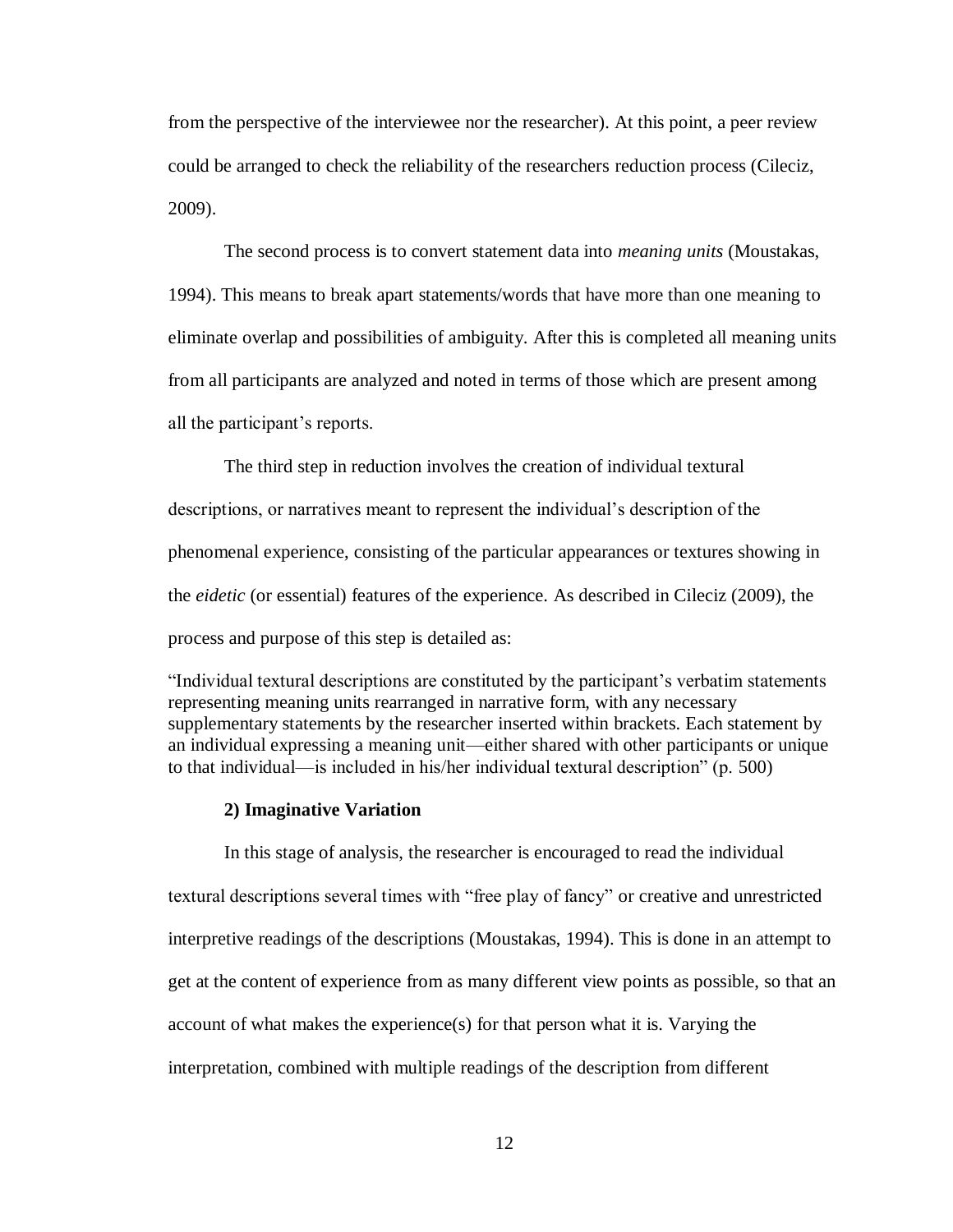perspectives and continued input from the participant or co-researcher, is meant to show the essences and meanings of that experience through stripping of data that are contradicted to the report at large (Moustakas, 1994; Pollio, 1997). A tangible example might be that of running unclean rice under water and through a strainer several times, removing it from the strainer each time it is cleaned. What will remain, assumedly, are the meaningful parts of the experience for all participants. From the process of imaginative variation, an individual structural description of the experience is made from the reading and re-presentation by the researcher of the individual's textural descriptions.

## **3) Synthesis**

The final step of analysis is the synthesis of all participant data to form a description of experience for the group. Meaning units that are present in all participants' data are considered now as *shared meaning units.* As a result, the individual textural descriptions can now be combined into a single narrative, or the composite textural description. The same process is performed on the data from the imaginative variation, which was meant to produce individual structural descriptions, in order to create a composite structural description. The last step of synthesis, and therefore for the analysis is to combine both the textural and structural descriptions to form the *textural-structural synthesis*. This final report in a narrative structure is meant to give an account of the experience that includes only the most essential features of that experience across all participants. (All terms from Moustakas, 1994)

#### **C. Validity in Phenomenological Research**

To measure validity in qualitative research, and in turn, phenomenology generally refers to a study's rigor to ensure that the findings are a result of the appropriate implementation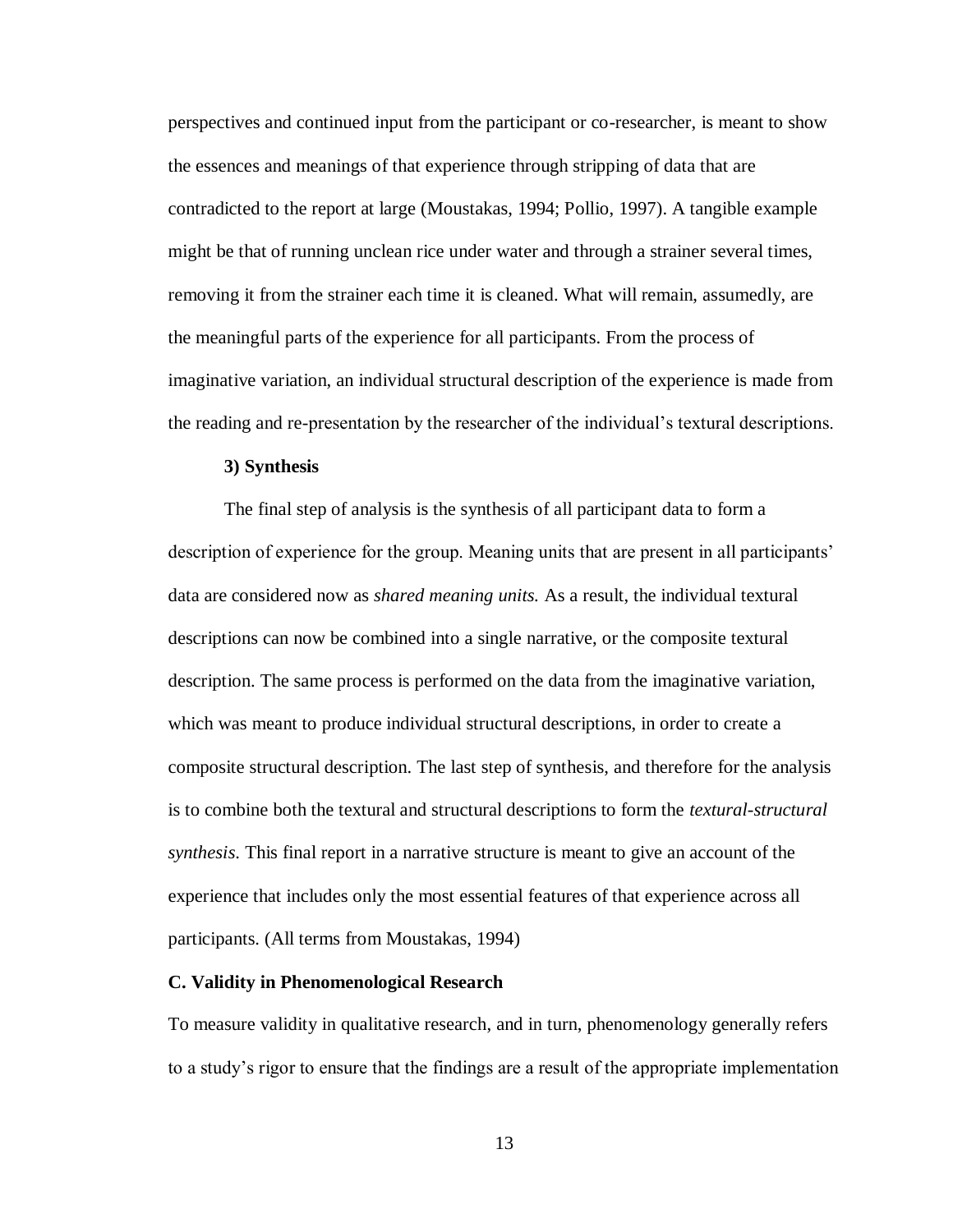of methods and that the research produces valuable information based on its epistemology (Glesne 2006; Guba and Lincoln 1982; Lincoln 1995; Merriam 1995). The design of phenomenological research in assistive technology should include important considerations of validity. This requires incorporating a range of validation techniques and procedures, some of which are general to qualitative research while others are specific to phenomenology.

 An essential factor for validity in phenomenological research is commitment of the methods to the discipline's key assumptions and theoretical underpinnings (Giorgi, 1997). Specifically, producing worthy knowledge in phenomenological investigation is contingent upon the researcher's abilities in the bracketing process, referring to the researcher's continuous engagement in disciplined, systematic efforts to suspend their personal standpoints and set aside prejudgments regarding the phenomenon being investigated (Moustakas, 1994). Bracketing does not mean an absolute absence of presuppositions (as depersonalizing is meant to give in empirically focused studies), but rather an awareness and critical analysis of one's own presuppositions.

 Formulating a subjectivity statement at the beginning of a phenomenological study is a useful starting point to deliberately search for and explicate one's prejudgments and facilitate the bracketing process throughout the investigation (Ashworth, 1999). Even though a researcher is supposed to engage in bracketing throughout the entire study, it is most important to bracket one's subjectivity during data analysis. Therefore, before starting data analysis, the researcher should revisit his/her subjectivity statement and reflect on all his/her prior experiences related to the phenomenon, in order to more consciously keep them in brackets and minimize their impact on the findings.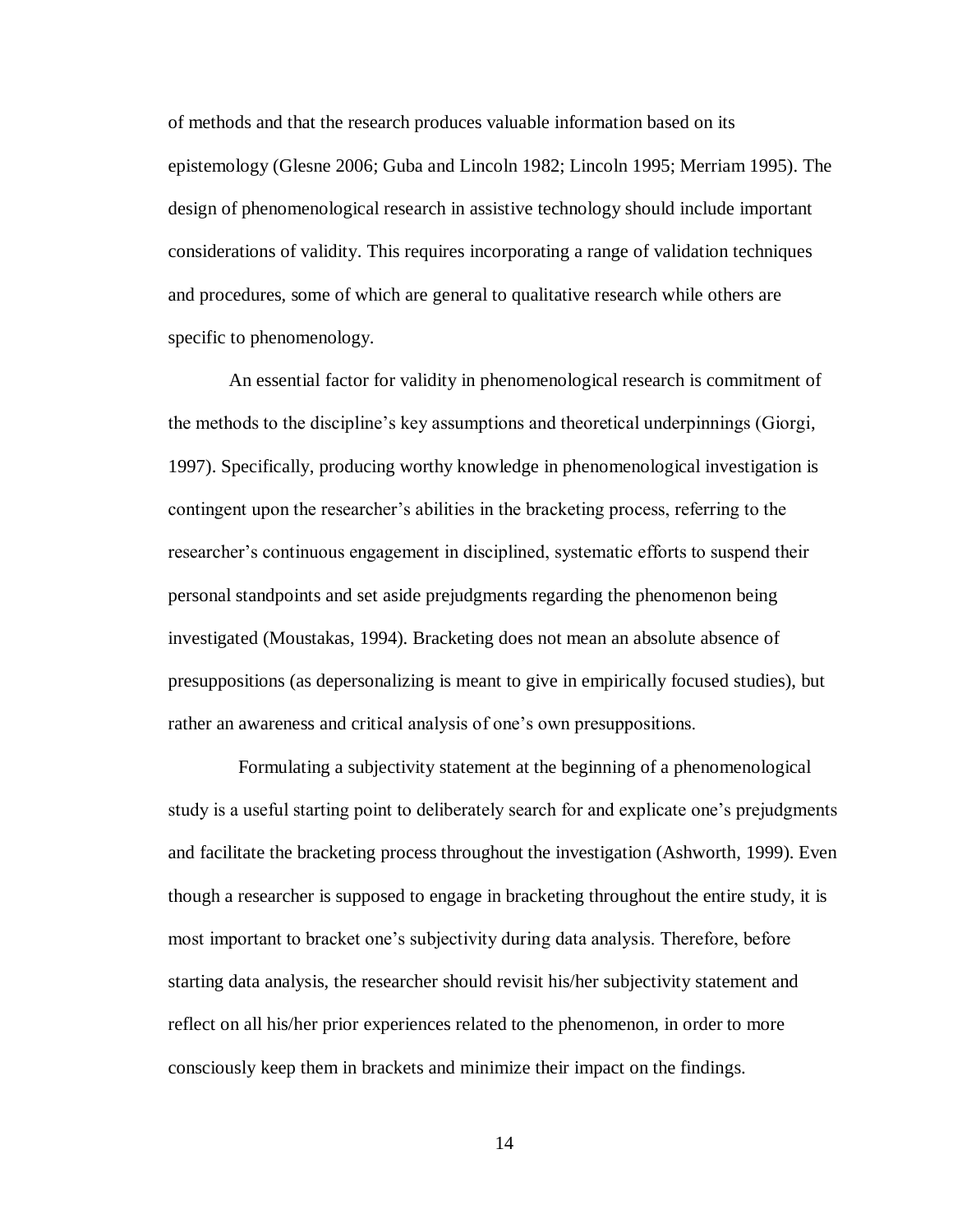Measures such as peer reviews can reduce the impact of the researcher's subjective biases on the findings, which is a very important issue in phenomenology. In these types of peer review, an independent peer checks that every statement made by participants is treated as having equal value and that only and all of the statements relevant to the phenomenon are selected, thereby ensuring that the researcher's biases do not influence their perception of the relevant statements, and subsequently, the findings of the study or product design.

 In addition to these recommendations, researchers should use other validity practices in qualitative research as applicable to their particular research situation or design domain. Applying these various techniques to ensure validity would result in rigorous phenomenological studies and would make phenomenology a valuable addition to the repertoire of robust frameworks as well as to the methodological diversity used in assistive technology development (Robyler & Knezek 2003; Savenye & Robinson 2004). Successful implementation of these techniques in the design process would address many important, yet currently unmet, needs in the field as were discussed in the introduction.

## **III. Focus Groups As a Research Method**

While many other types of qualitative research approaches can be employed in conjunction with empirical methodologies, focus groups are arguably one of the most utilized techniques (Krueger, 1988). This application can be attributed to several factors. Most notably focus groups are inexpensive, versatile, and can be organized and analyzed in short order should the need occur for quick results (groups can be organized, data collected and analyzed in less than two weeks [Krueger, 1988]). The following section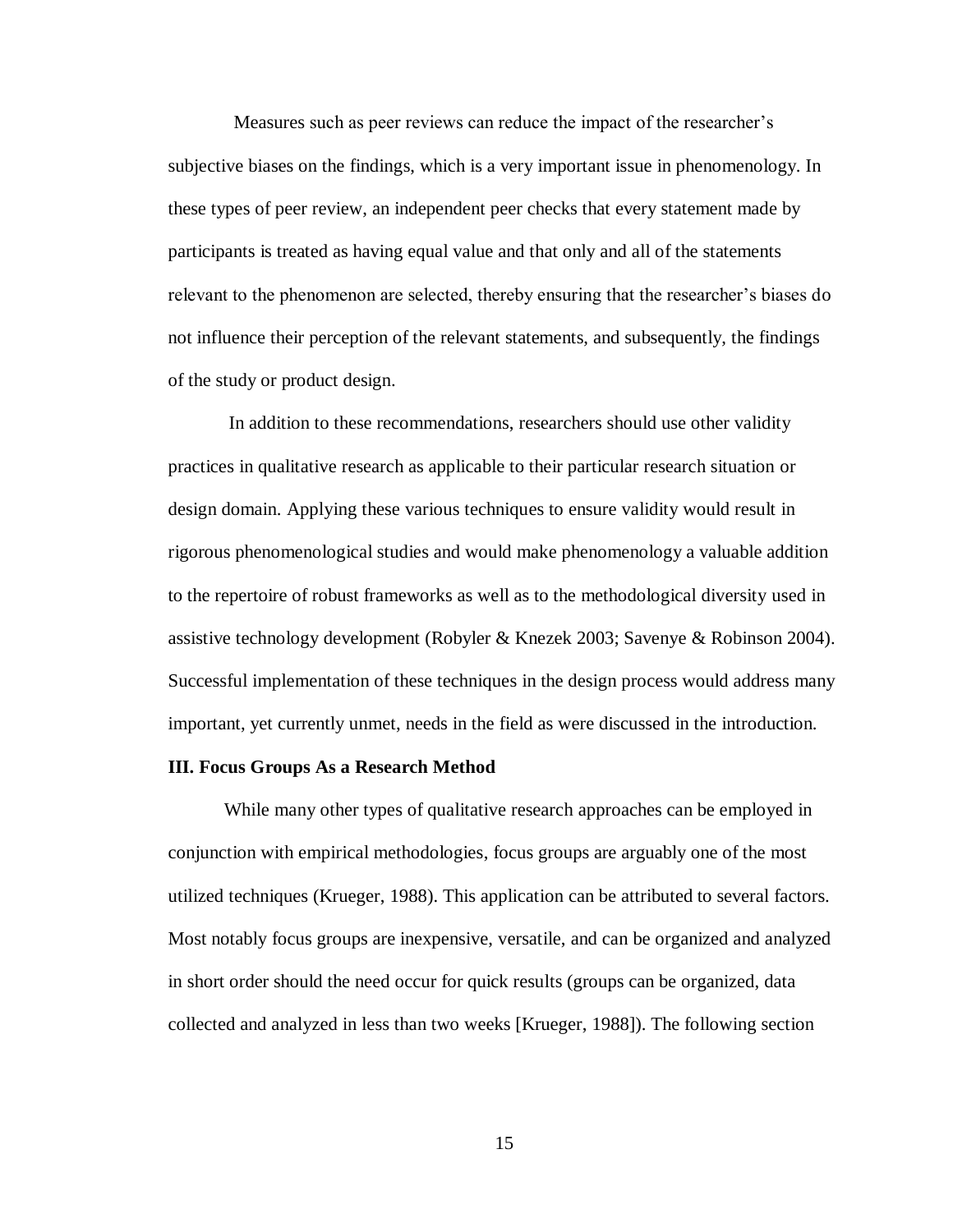will outline the characteristics that focus groups share between themselves, to give a framework of their operation and use.

## **A. Characteristics of Focus Groups (from Krueger, 1988)**

Generally, focus group designs tend to share five common characteristics. First, they necessarily involve "real" people. While this may sound trivial when made explicit, the emphasis that people who are participating in the focus group are not specialized in the field being studied is important to note. In addition, the number of people in the group needs to be carefully considered. Too big, and inside groups and splitting off into cliques can occur, too small, and there might not be enough opinions to count as being a representative sample. If you are attempting to get at understanding why people think the way they do, the greatest number of people you can get without the side effect of distractions that happen in a big group is always the aim when choosing the optimal size of a focus group.

Second, it is strongly suggested that the participants be as unacquainted with each other if possible. This is done to minimize effects of past experiences that group members might have had on each other, which could possibly affect the outcome and direction of the discussion. The concern is well noted by Krueger (1988), "The concern about familiarity of participants is really an issue of analysis. The analyst is unable to isolate what influenced the participants. Were the findings related to the issue being discussed or could the comments have been influenced by past, present, or future interaction with other group members?" (p. 29).

Third, the procedure that focus groups follow is meant to gather data in a specific way about perceptions, feelings, and thoughts on a given subject matter or issue of those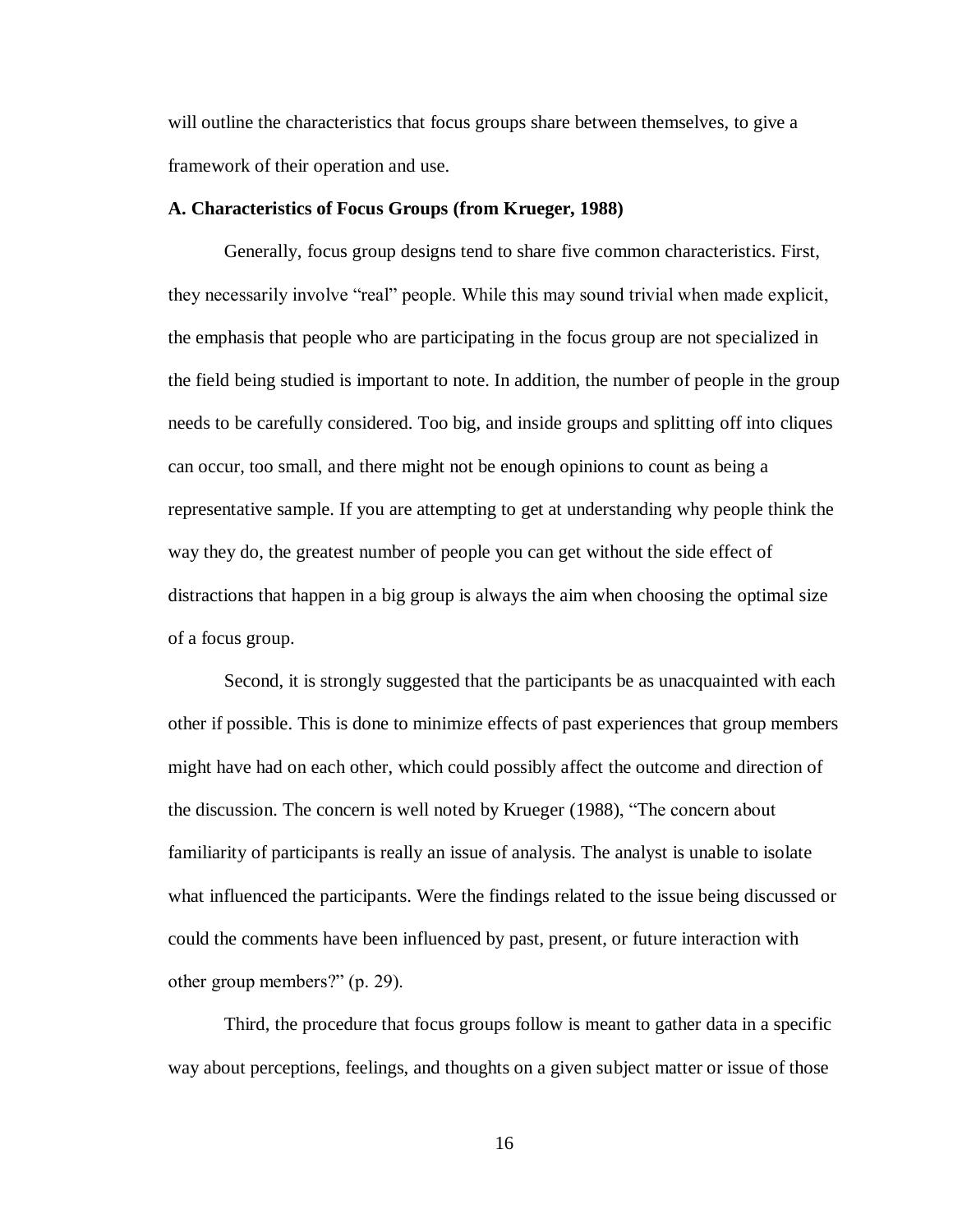involved. They are not meant to make a specific decision, guide people to agreement, or make a plan.

Fourth, focus groups make use of the qualitative data they collect based on the discussion that occurs within the group. The data consisting of the participant's feelings and perceptions is brought out by open ended, nondirected questioning, as opposed to a yes/no survey instrument or directed interviewing method. The dynamic of the group is meant to mimic the nature of natural group discussion, with the moderator of the group's job being to give the questions, listen, record, and later analyze the data from the meeting. The analysis occurs in a manner that is not meant to fit any preconceived theory or structure, but based on the content of the discussion itself.

Fifth, the discussion that takes place is "focused" on a given topic, using a predetermined set of carefully selected questions. From Krueger (1988), "This analysis includes an in-depth study of the event, experience, or topic in order to describe the context and content of experience and the ingredients or components of the experience." The questions chosen, although predetermined, are presented, or are attempted to be presented, in a way that appears natural, mimicking the process of normal conversation. The questions are also tailored to present themselves logically and understandably to the group. The emphasis of importance when conducting the discussion, as mentioned in the third characteristic of focus groups, is not to have agreement. The attention of the moderator is instead given fully to following the discussion that takes place, trying to get at what the group's feelings towards the issue or subject really are.

As relates to this thesis, in usability engineering and research in assistive technology, focus groups are used as both a marketing tool and as a method of gathering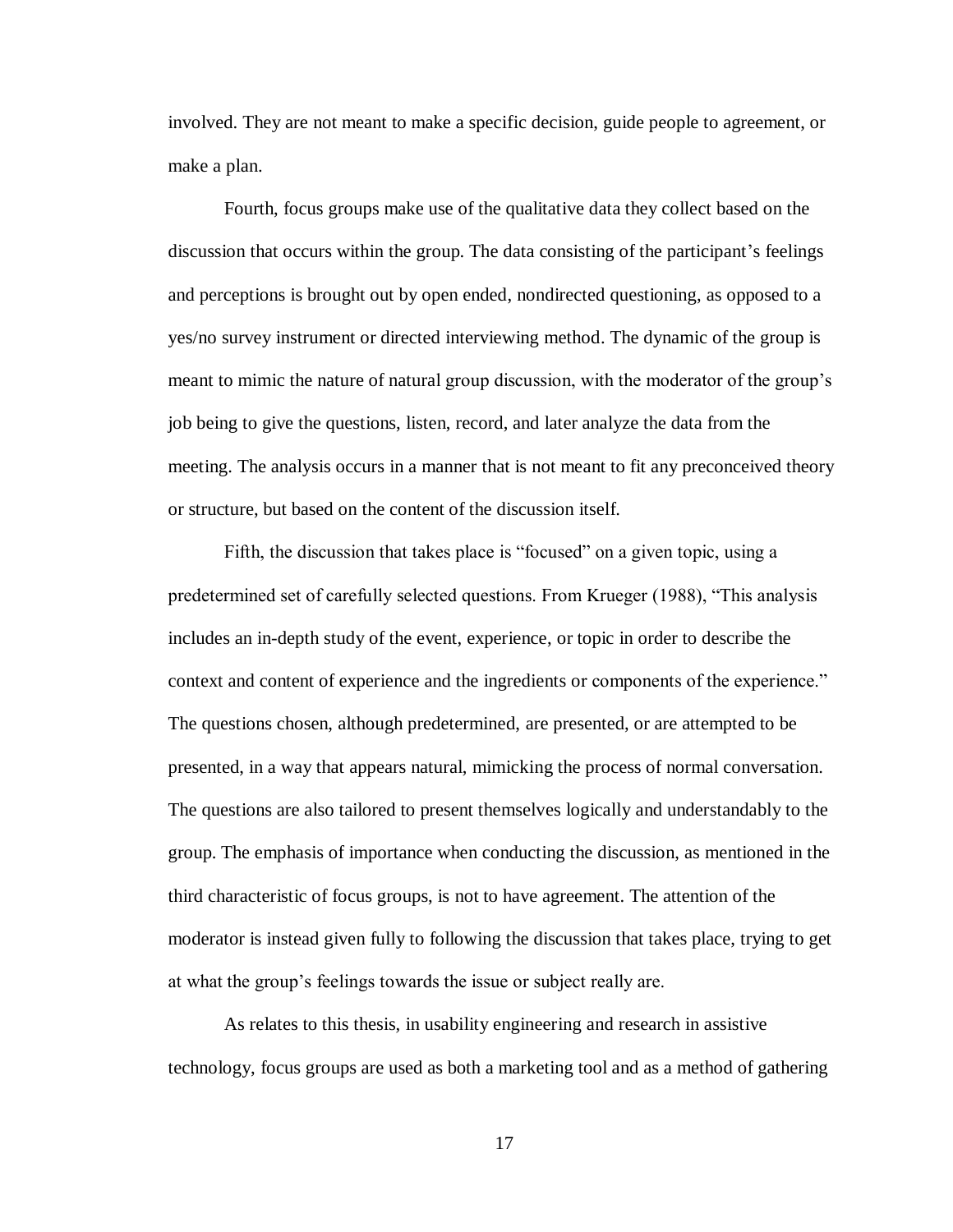views, motivations, and opinions on the devices or products being focused on. Problems with collecting data through the methods mentioned above for use in developing assistive technology (such as an engineer's principled agenda, or the harming effects of attempting to objectify the interview setting) are addressed in the forthcoming section, "Problems With Traditional (third-person driven) Interviewing Procedures".

## **B. Analysis of Focus Group Data**

Contrasting with the section on analysis of phenomenological interviews, the procedure for analysis of data collected from focus groups is given below. Key differences that lie in the analysis and outcomes of the data collected from both procedures are as follows: the theory behind how human experiences are viewed and their ability to be accessed (Cileciz, 2009) (first-person vs. third-person), the time given to examine as many reinterpretation possibilities as is plausible (focus groups look at statement/word invariants for purposes of statement accuracy, but do so without the input of the user from which they were obtained to check accuracy of interpretation, phenomenological methods incorporate the user at all stages), and lastly, phenomenology starts at the individual level, strips, reconstitutes, and finally synthesizes the invariant structures of that individual with the rest of the group all while consulting with the participants as fellow researchers. By contrast, focus groups examine group level activity, and pick out data that is shared on that level of the group without consultation from any group members after the interview stage.

Analysis of data collected in a focus group can be thought of in a timeline of: Collecting raw data, processing descriptive statements, and interpretation of those statements into a final opinion of the group. From the verbatim descriptions given by the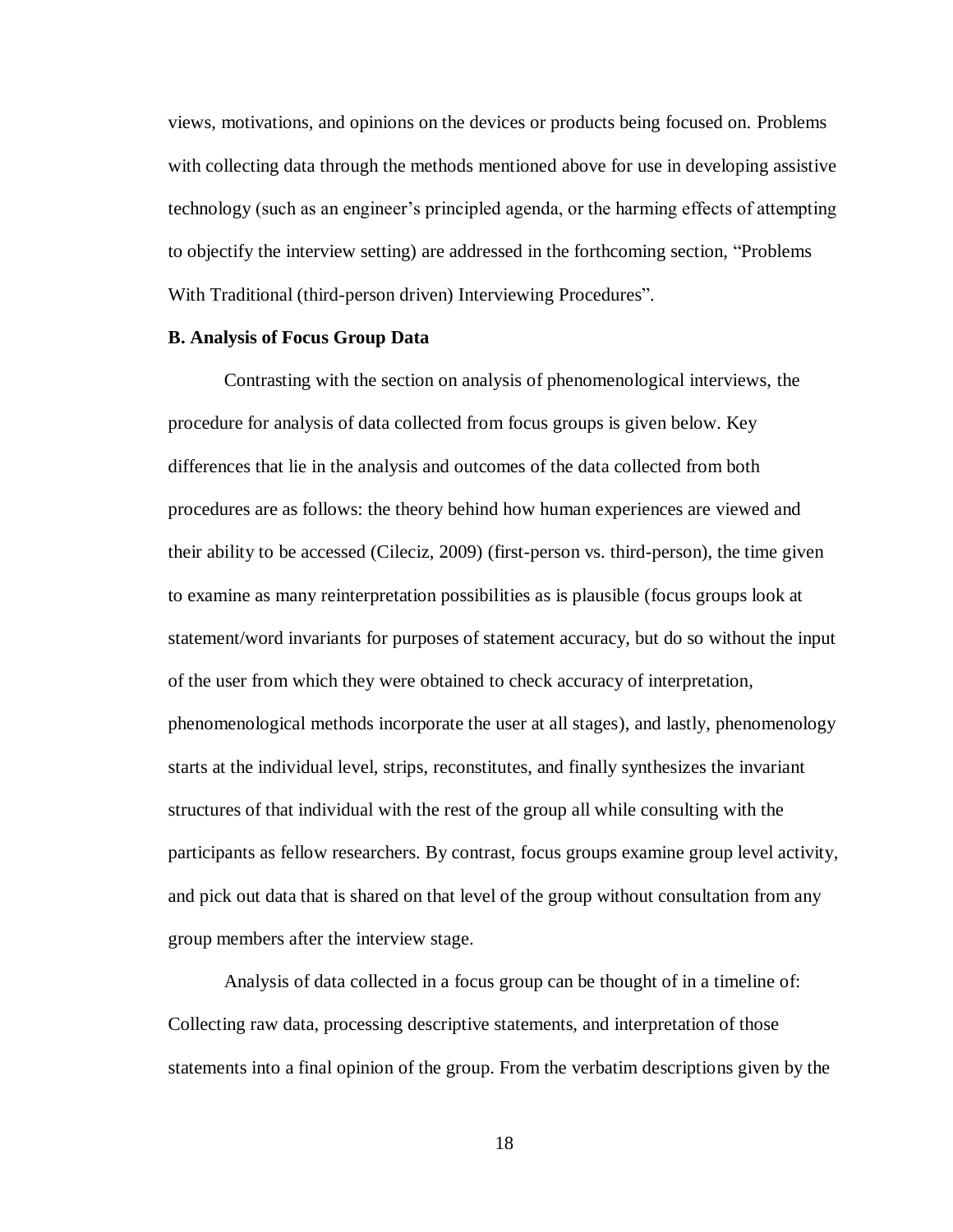group, the researcher(s), typically a moderator and an assistant, begin by writing a summary of the discussion and making initial comparisons in the responses given by the participants. The comparison looks at factors such as the context of the comments, and the different meanings that could be taken from the responses. Other factors that are considered are consistency, "Did the respondent change their opinion later in the discussion after input from another group member?" (Krueger, 1988, p. 109). The presence and work of an assistant moderator in the analysis is important at all stages to check the work being done by the head moderator for accuracy of interpretation.

From both the summary, raw recorded data, and transcriptions, the researcher seeks to identify common themes, words, contexts and consistency of each respondent's comments. After which then the concepts of the 'big idea' of the group and the researcher's goals of the group's discussions are compared to inform whatever subject is being studied.

#### **IV. Comparative Analysis of Focus Groups and Phenomenological Methods**

There are several differences in the greater project, scope, and process between phenomenological methodology and traditional focus group methodology, although they might at first seem functionally identical. The following section will highlight those differences as well as higher-level problems with the idea of 'objective' interviewing. Focus groups employed in usability design research have been shown to yield useful information to designers because of their more open format of discussion, as opposed to a survey method that might be used as procedure in a lab experiment. Yet, focus groups still follow cues from empirical style interviewing procedures and can present barriers to effective communication such as inducing a judgmental atmosphere created by being in a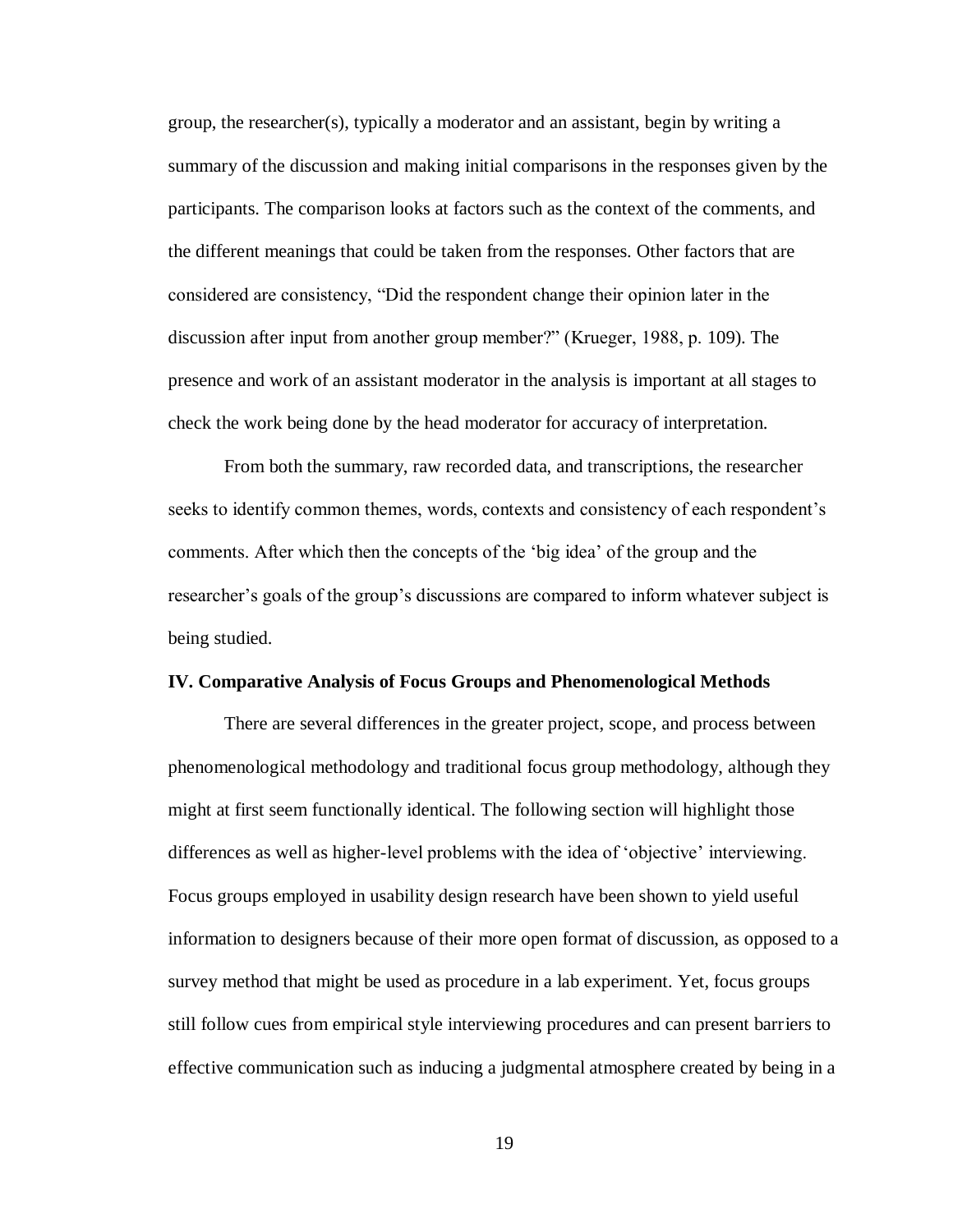group that doesn't allow a dialogue to evolve naturally. Additionally, although direct "why" questions are avoided, the questions in a focus group are always predetermined. 'Why', is always the end goal of the interview in a focus group. The transcripts of the reports, dynamics of the group, and guided questions are meant to build a picture of the group's feelings and experiences towards the chosen subject matter of discussion.

Focus groups do not allow the researcher or moderator to engage fully in the interview or discussion, keeping an air of formality and rank above those participating. Phenomenological research does not draw such a harsh distinction, instead treating the participants as a fellow researcher or co-researcher. The experiences, phenomenology assumes, is highly sensitive to issues such as distancing or force to talk, therefore to get at the true experience of the individual, one must not consider themselves removed from any aspect that normal conversation might take. Indeed, it is the only way the creation of a 'natural' environment will occur.

#### **A. Problems with Traditional Interviewing Procedure**

The laboratory/traditional clinical setting for interviewing is the idealized model for conducting an interview in the most objective scenario. The goal of the researcher is the ability to control all the biasing factors, so that the interview may be formalized and structured in all ways possible. This is aimed at minimizing interview variability, thereby facilitating the emergence of factors that the interview is meant to study.

However, these attempts to get at honest, relevant, and true responses from participants can actually create barriers to communication. Borrowing from Hagan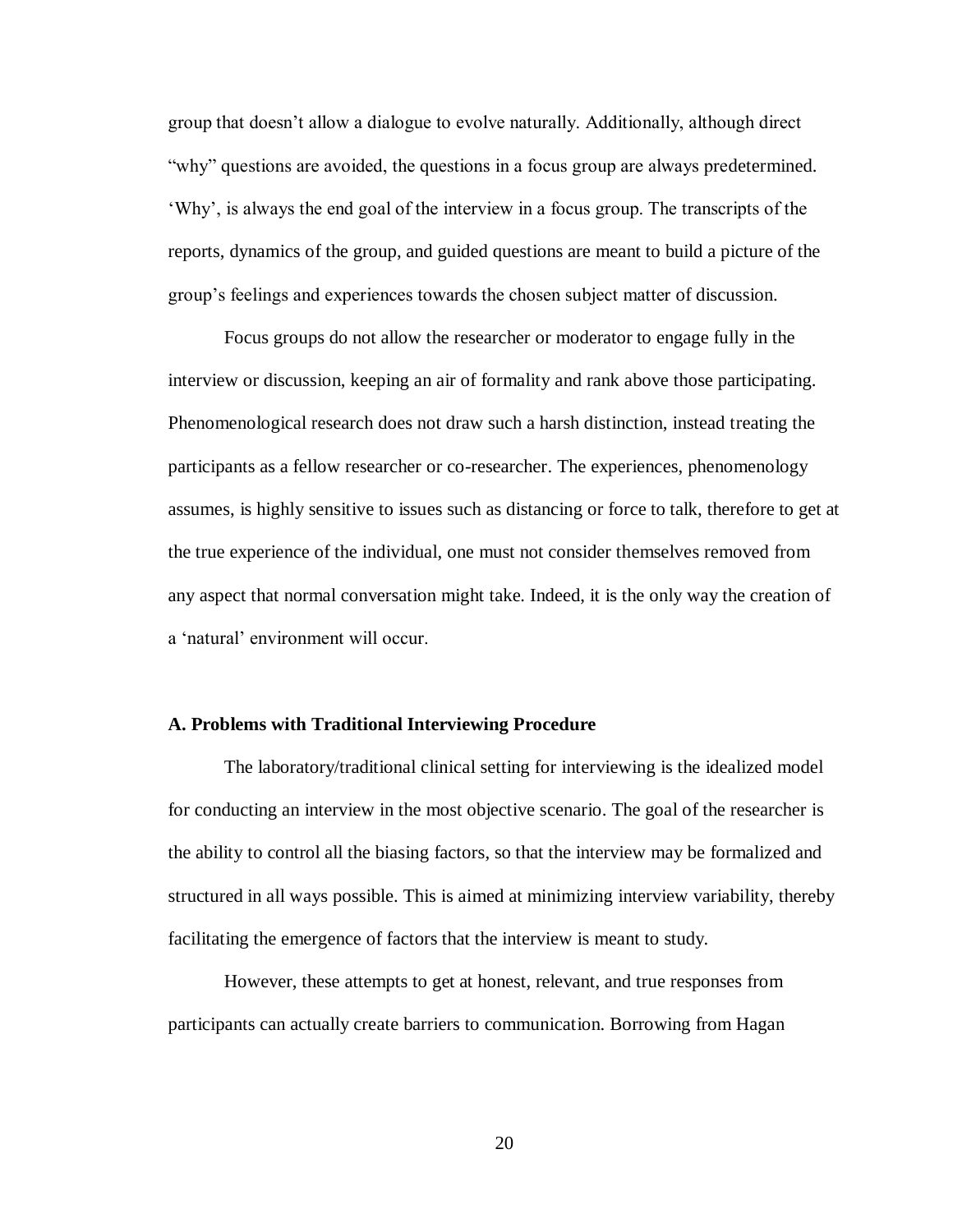(1986), these are some of the issues that may impede rapport and accurate descriptions of the client's condition due to attempts to objectify the interview setting.

First, the assumption that value-free, objective questioning means the same thing to all people (Hagan, 1986). Even a common phrase like discomfort can mean completely different things to a person that has encountered situations like true poverty and homelessness. Likewise, those terms may mean nothing to a researcher who might have lived in a middle-class comfort zone. It is not within the bounds of the interview to stray from the on point questioning, so therefore a disconnect between the researcher and participant can bud here and develop as an unmentioned divide throughout the interview.

Second is the assumption that there can be non-threatening, impersonal, questions. This is a common tactic in interviewing procedure for several standardized tests in psychology as well as focus groups. Questions in focus groups for example, are carefully deliberated and selected based on their neutrality and ability to be delivered as such. Not only does this tactic feel unnatural to utilize, but can appear as insensitive, and intrusive (Hagan, 1986). In normal dialogue, e.g. as would be employed with phenomenological research methods, this use and selection of language occurs naturally, and does not have the same pressure on the interviewee that adherence to a script can foster.

Third, is the importance placed on the non-judgmental, blunted affect response. The offer of a neutral response to any answer that the client may give is meant to both keep the interview moving and to maintain professional character. The danger in this approach, however, is the reality of a cold, mechanistic interviewer, not allowed to show human empathy, or even understanding. In addition, this can create an atmosphere where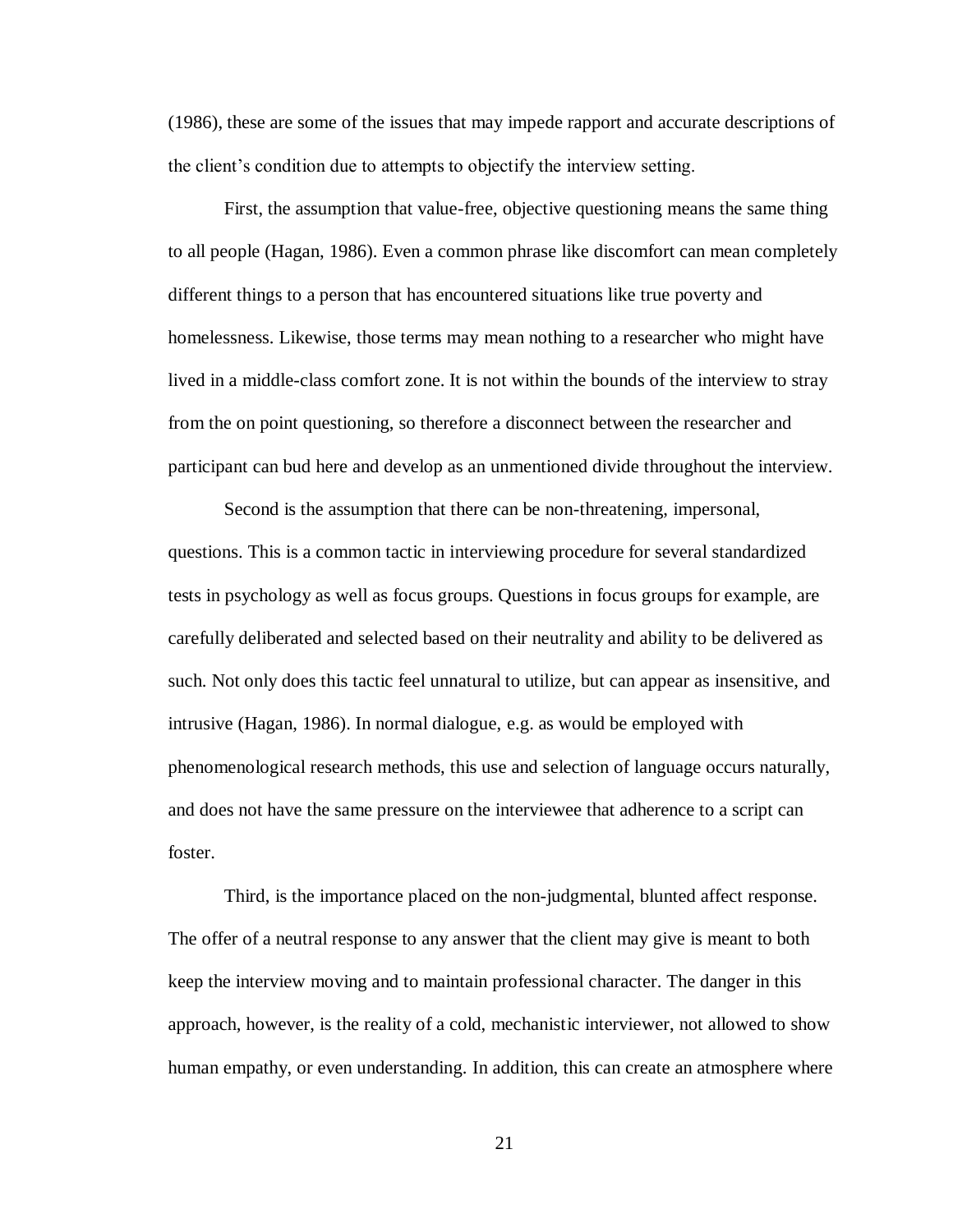it appears that the client is being studied like an object, rather than a person whose content of response is beneficial for both the researcher and themselves. Such an impersonal demeanor during an interview can be easily off-putting and disruptive in attaining true responses from the participant. (Hagan, 1986).

Additional problems with the effectiveness of focus groups have been brought to light by Rushkoff (2005) who argues that the participants of focus groups can be coerced by the insincere affect of moderators. This can lead participants to respond in a manner geared at pleasing the researcher rather than offering their own opinions or evaluations, with data after the interview often cherry picked to support a foregone conclusion.

#### **B. Further Similarities and Differences Between Focus Groups and**

#### **Phenomenological Interviewing**

Where the previous section highlighted differences in interviewing methods and theory driving those methods, this section seeks to highlight the similarities that do exist between the goals of both methods. The data gathered from focus groups as well as that gathered from phenomenological interviews seeks to get at the user's perspective of a chosen issue or experience. Where the contrast is clear is how these methodologies believe this data is best accessed and both can be considered as different designs of the same tool. Although the data is considered qualitative, focus groups employ methods (in methods and procedure) that are influenced by a third-person engineering perspective. Participants in focus group research are still seen through an objective lens (i.e. they are separated from the researcher as an 'other' like an object to be analyzed). The interview process is artificial and narrowed to follow a specific agenda with an a priori understanding of the experience. What is gathered is considered the subjective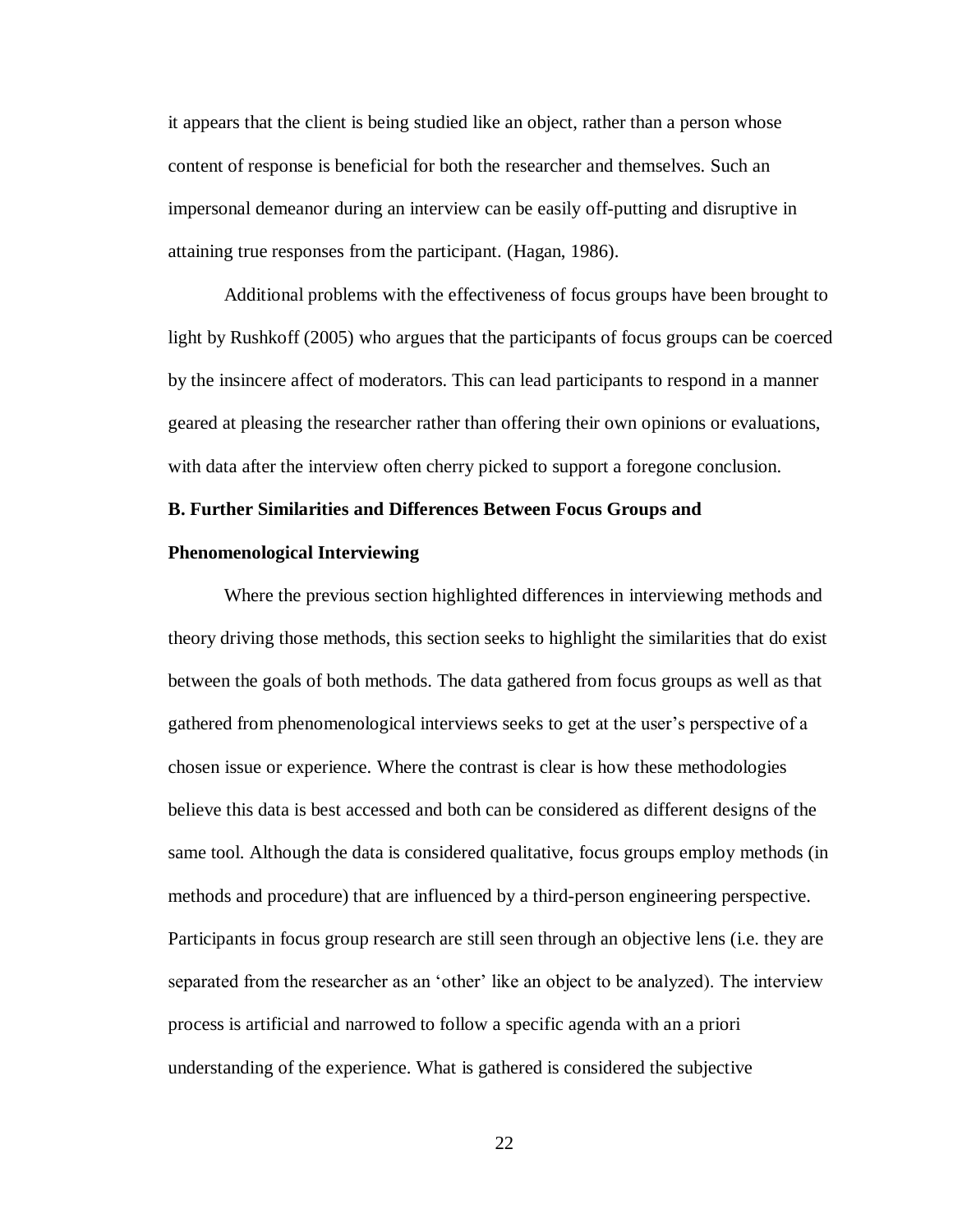perspective of the group, but answering predetermined questions in a group from a researcher with an agenda, can leave out much richness from the details of those perspectives that could end up being invaluable to designers later on.

Therefore it can be argued that while both research perspectives attempt to attain the same goal, due to different methods and theories of how human experience can be shared, one approach can be imagined to generate very different results than the other. One approach (focus groups) seeks to scan the user for opinions that are set in the agenda of the researcher by asking only questions that the researcher has deemed important and the other (phenomenology) allows an open dialogue, where issues and concerns that are important to the user are allowed to surface in a way that pre-determined questions do not allow. Assistive technology development in particular can be seen as a key benefactor from this kind of sharing of information, not just from the user's perspective, but also from that of the designer. For example, a technology that has been shown to have some promising features but lacking in acceptance from users is sonar based navigational devices (Giudice & Legge, 2008). However, such devices could potentially greatly benefit in their redesign given richer data about user's experiences of how they use the technology and what information they desired it to provide. Here again, motivating the design from the standpoint of direct user input about needs and preferences is likely to lead to the most useful and successful product, rather than basing the design on the designer's naïve intuitions, as is all too often the norm.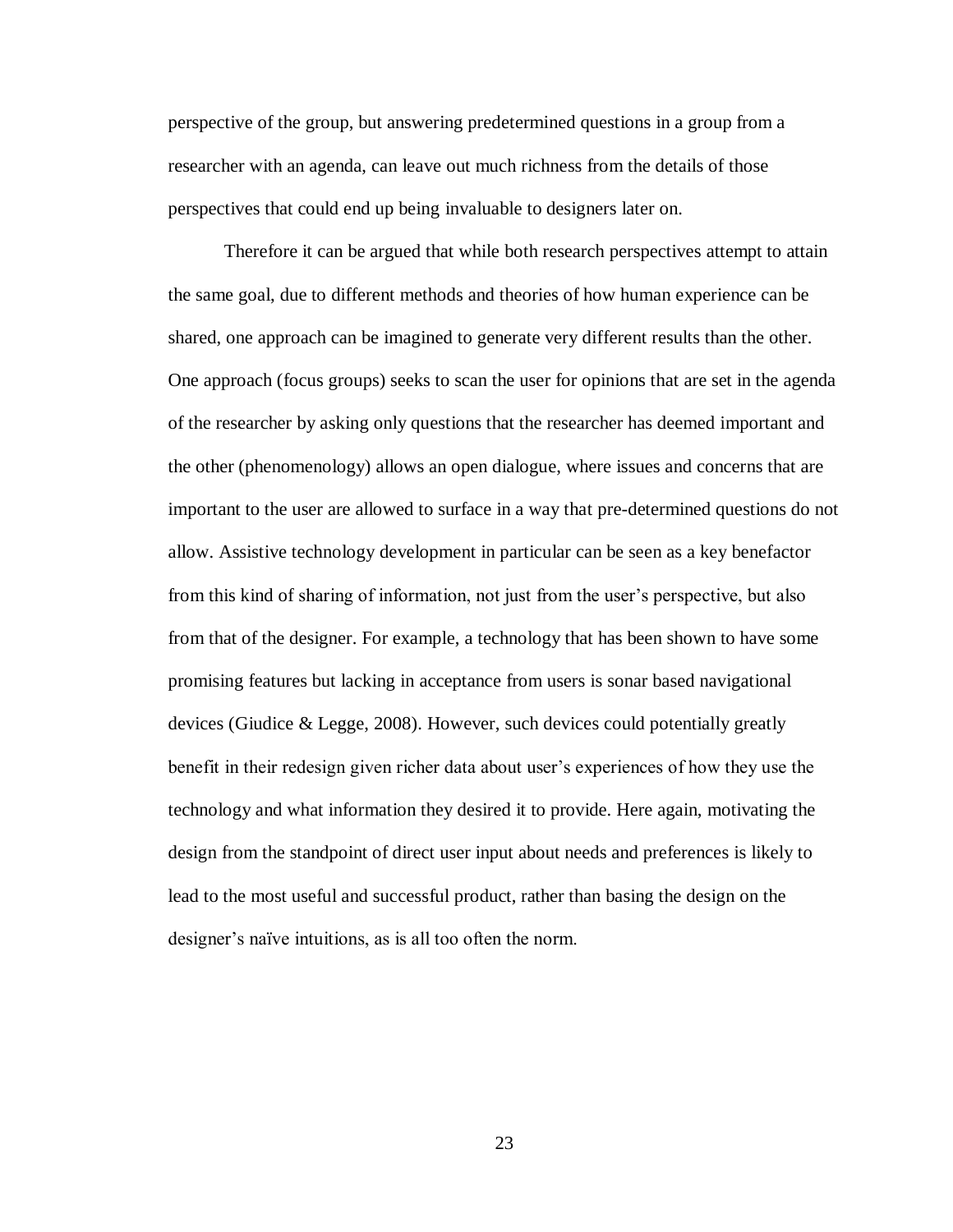## **C. Bridging the Gap**

Given the discussion of the differences and similarities in the methodology between phenomenology and focus groups, I turn now to contemplating ways that these methodologies might be reconciled.

The key differences, as discussed in the previous section, lie in the additional rigor of interview techniques that are employed by phenomenological research, the understanding of the nature of experience that makes those techniques necessary, as well as the process of analysis.

In order to successfully incorporate the methods used by phenomenology, this work proposes the following steps:

- Educate the researchers on the philosophy of phenomenological research
	- o What advantages does discussion in this way give to designers?
- Incorporate the style of phenomenological interviewing in place of traditional methods, which necessarily distance the interviewer from the interviewed.
- Evaluate the reports of the interviews according to the needs of the task at hand, and the process informed by knowledge given by phenomenological theory.

Product teams, designers, engineers, and other investors have likely put in many resources on prototyping equipment and testing in purely functional ways. Although, it has been demonstrated that these purely mechanical methods of designing simply an "object to be used" are not sufficient to please the consumer, disabled or not (Giudice, 2008; Pullin, 2009). Early prototypes for digital cameras, given as an example in *Design Meets Disability* (Pullin, 2009), show how emphasis placed on experiencing of the item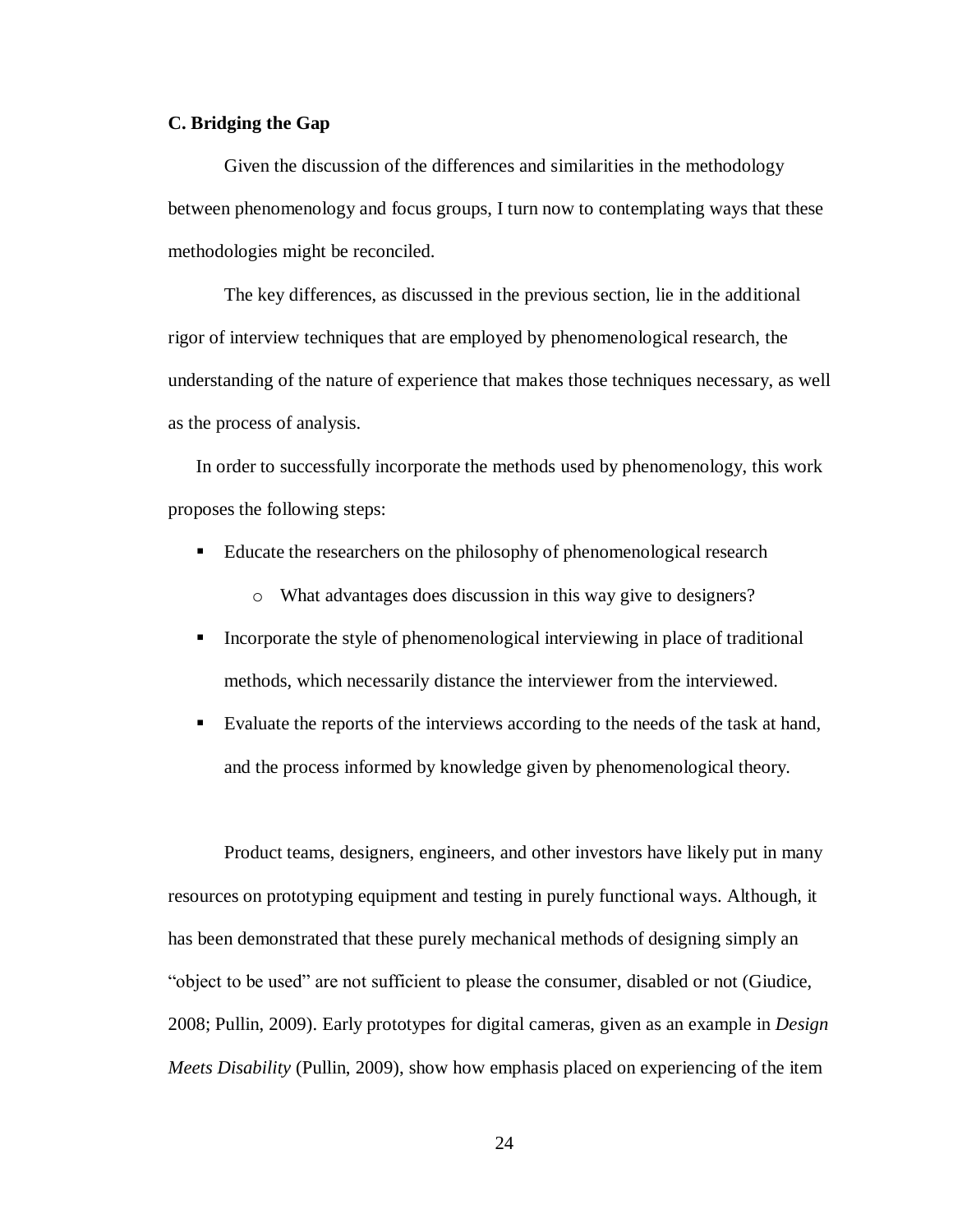to be used can mean the difference between a truly successful product, and millions of dollars wasted (Pullin, 2009). It is therefore in the best interests of the design team to make sure that the qualitative aspects of the data procedure are as valid in doing what they intend to do as those obtained from quantitative, third person analysis' (Pollio, 1997).

As previously mentioned in the discussion of its procedure and motivation, focus groups that deal with designing for disability or technology assistance follow a largely empirical model of thought. The data collected are meant to be functionally similar to those gathered by phenomenological methods, however they are viewed, and examined in notably different ways. Both methods seek to get at the experiences, attitudes, and thoughts that people have on a given product or situation. But while moderators in a focus group are necessarily distanced from the conversation that is taking place, the phenomenologist actively engages with those involved, in natural dialogue. This emphasis on the roles of who is divulging their subjective point and the one who will later use it in analysis is crucial to clarify, for it is here where the phenomenological method allows access to true experience, feelings, attitudes, and directed thought (intentionality).

#### **V. What Are Ways in Which Phenomenology Can Help Design Better Products?**

In *Design Meets Disability* (2009), Graham Pullin notes that if the extent of the vision for assistive technology is to have 'real' utility (e.g. solves the problem), usability (e.g. maximum utilization by the person), and accessibility, then traditional empirical methods and testing would probably suffice as the sole approach in the design of those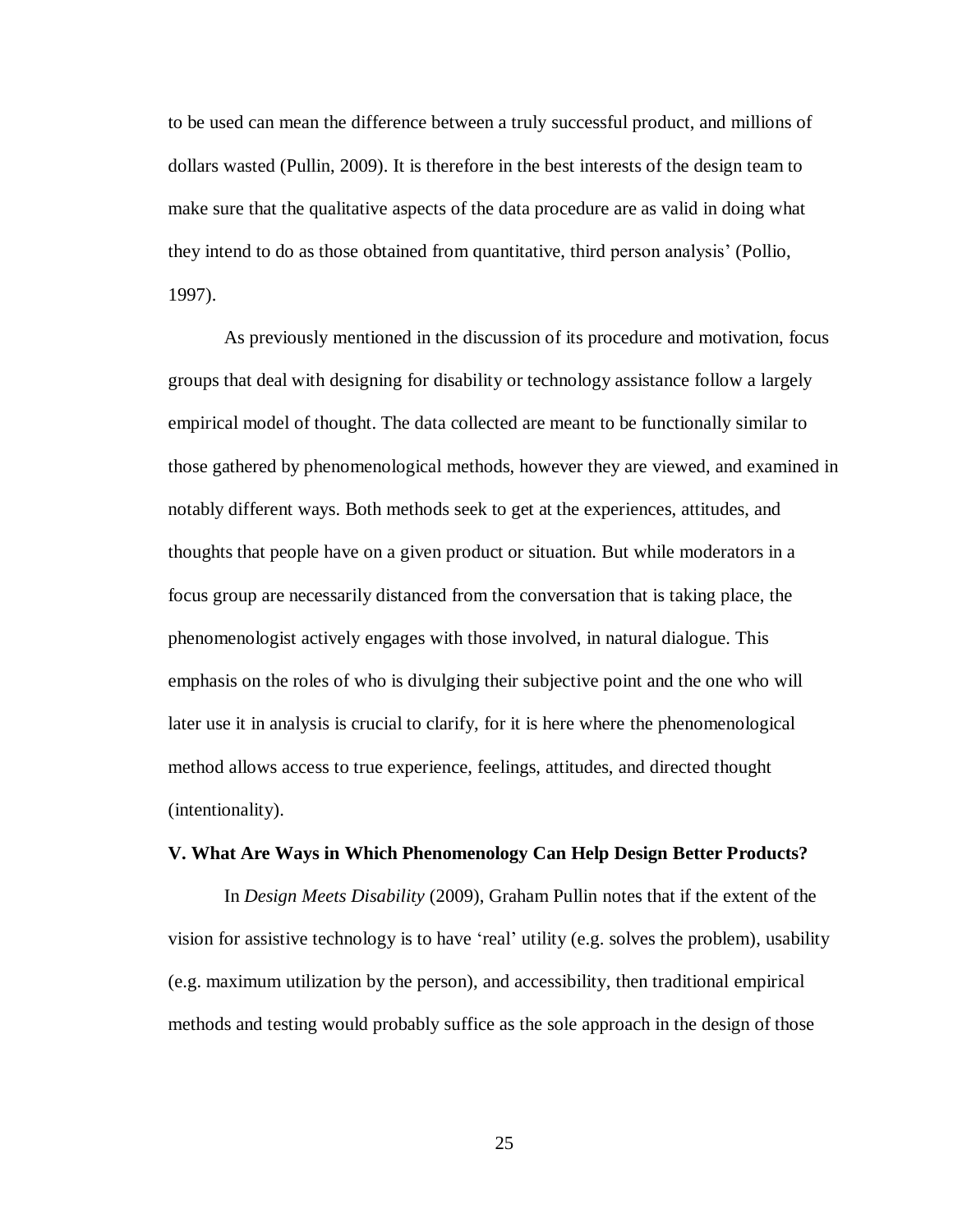technologies<sup>1</sup>. Here highlights an important disconnect between the perspective of the engineer/designer and the user for whom they are designing. The engineers, when developing a piece of technology to assist a user, say with low vision, are coming from the perspective that there is a 'problem' to be solved. This is not necessarily the most helpful view to have, and certainly does not necessarily encompass the perspective of the user. The user after all does not likely see the problem as solved once they use a device. The blindness, or paralysis etc still is a fundamental part of their being and experience of the world (Schenk, 1986). The role of the assistive technology is that of incorporating an object that is foreign to the body's unity to address a particular experience in that person's life (Leder, 1990; 2008). Therefore the device must not only serve the goals of utility, usability and accessibility, but also the experience, enjoyment, engagement and desired effect within that users being-in-the-world. Attainment of these goals then, rests on successful and rich communication of experiential perspectives between user and developer, which needs to involve the ability to share experiences in a way that is representative of the user and understanding of the designer.

There is no doubt that it is good to have technologies that can do many things for a broad range of people. However, an important question is how to establish whether the tasks and goals supported are actually needed by the end-user? To answer this obvious, yet often ignored question, the designer needs to have the experience of the one using the product, coupled with behavioral testing to ensure maximal usability. The question then can be stated: What is the best way to get at that first-hand experience? Human subject

 $\overline{a}$ 

<sup>&</sup>lt;sup>1</sup> The goals of utility, usability, and accessibility were given at an assistive technology conference, at which primarily third person research perspectives were highlighted as ways to attain those goals. (Pullin, 2009)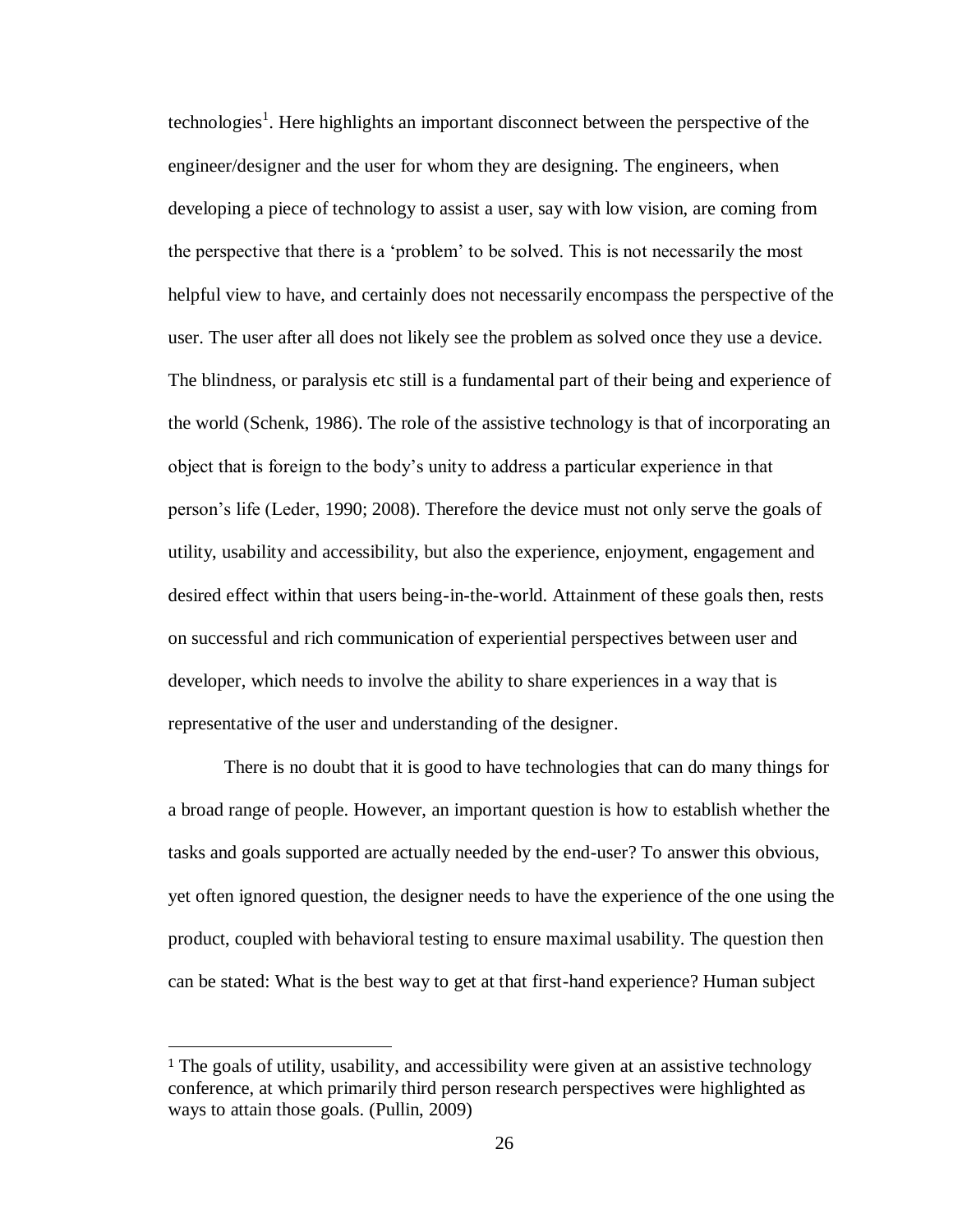testing is one approach, but this only tells half of the story as results are generally based on quantifying performance on a prescribed experimental task, which does not account for, or rigorously describe, the individual's report of their experience.

Like focus groups, data gathered from phenomenological methods could be utilized during all phases of development of new products as well as aiding redesign of products that employ useful concepts, but have suffered from an engineer's biased agenda (Pullin, 2009). By gathering individual reports by way of phenomenological interviewing as well as the rigorous analysis process, we can not only fill the gaps where designers have not found a way to accurately gauge what the user needs from the product, but also give a way to guide engineers to not blindly follow traditional principles which all to often yield adoption of features that are neither wanted or useful to the end-user. However, in order for this approach to gain support and acceptance, researchers will need to take this approach seriously. Changing the design mindset in order to put the same importance on the qualitative data gathered by means of phenomenological interviewing at the same level as traditional quantitative empirical methods based on formal statistical analysis and behavioral experimentation will be necessary (Marbach, 2003). The depth and detail of user's experience that phenomenology can open up to designers once analyzed is rich and full of relevant data to inform development processes at all stages. Richer than that of pure focus group data, since it allows for natural dialogic conversation to guide it, therefore also (as the assumptions go), allowing issues that are important not only to the researcher but to the potential user, to come up as well. Specific examples of where phenomenological interview data could help fill in gaps in designs of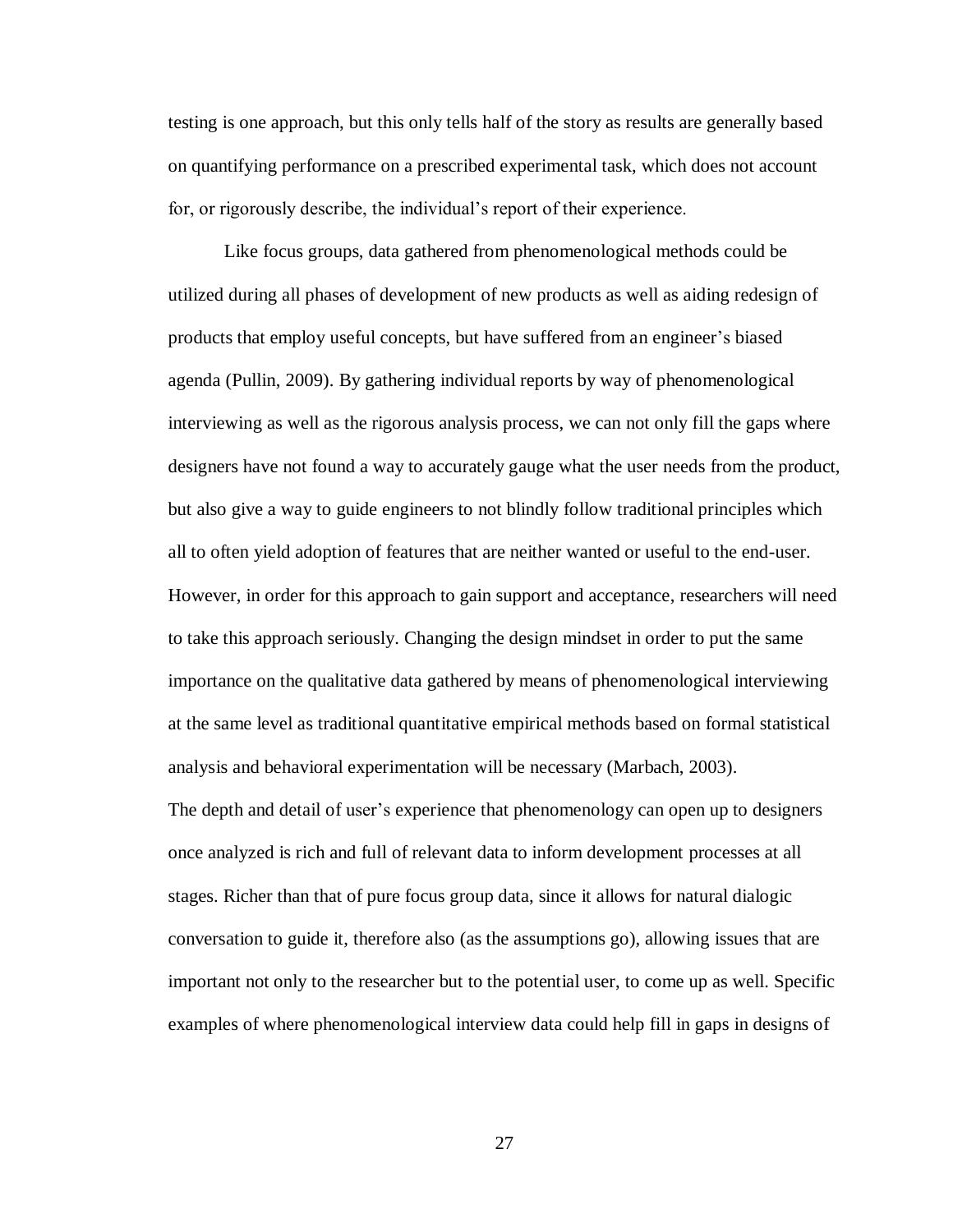assistive products that have not had major acceptance, yet purport to still be useful ideas by the groups that request them are mentioned in the next section.

## **A. "Seeing with Sound" the vOICe**

One piece of technology that I would like to highlight as possibly being able to be improved from information based on a phenomenological approach is the vOICe, a visual to auditory sensory substitution device developed to assist the blind and visually impaired in building "sound-scapes" of their environments (http://www.seeingwithsound.com/, 2010). The vOICe system, which works by sampling once per second the 180 degrees of the visual field in greyscale with 174 x 64 resolution, and converting it into frequencies spanning 500 to 5000 Hz. The loudness of sounds corresponds to a pixel's brightness, and the frequency of sounds corresponds to a pixel's vertical position in the picture. The visual field is scanned in columns, with the frequency distribution at any given moment in time representing a single column of visual pixels (Meijer, 1992). So, to provide an example, two parallel lines each running horizontally would sound like two sine waves of different frequencies superimposed on one another for a period of time, whereas a single dot would sound more like a "beep."

Scientific advances in "sensory substitution" technology have demonstrated that it is possible to simulate (or stimulate) one modality (sight, hearing, touch) with sensory data from another. In one such system, a camera translates optical information into weak electrical pulses, which are then applied to the tongue (which is an ideal interface for sensory substitution due to its high receptor sensitivity and large neural representation in the cortex) (http://scienceblogs.com/developingintelligence, 2007). Users of this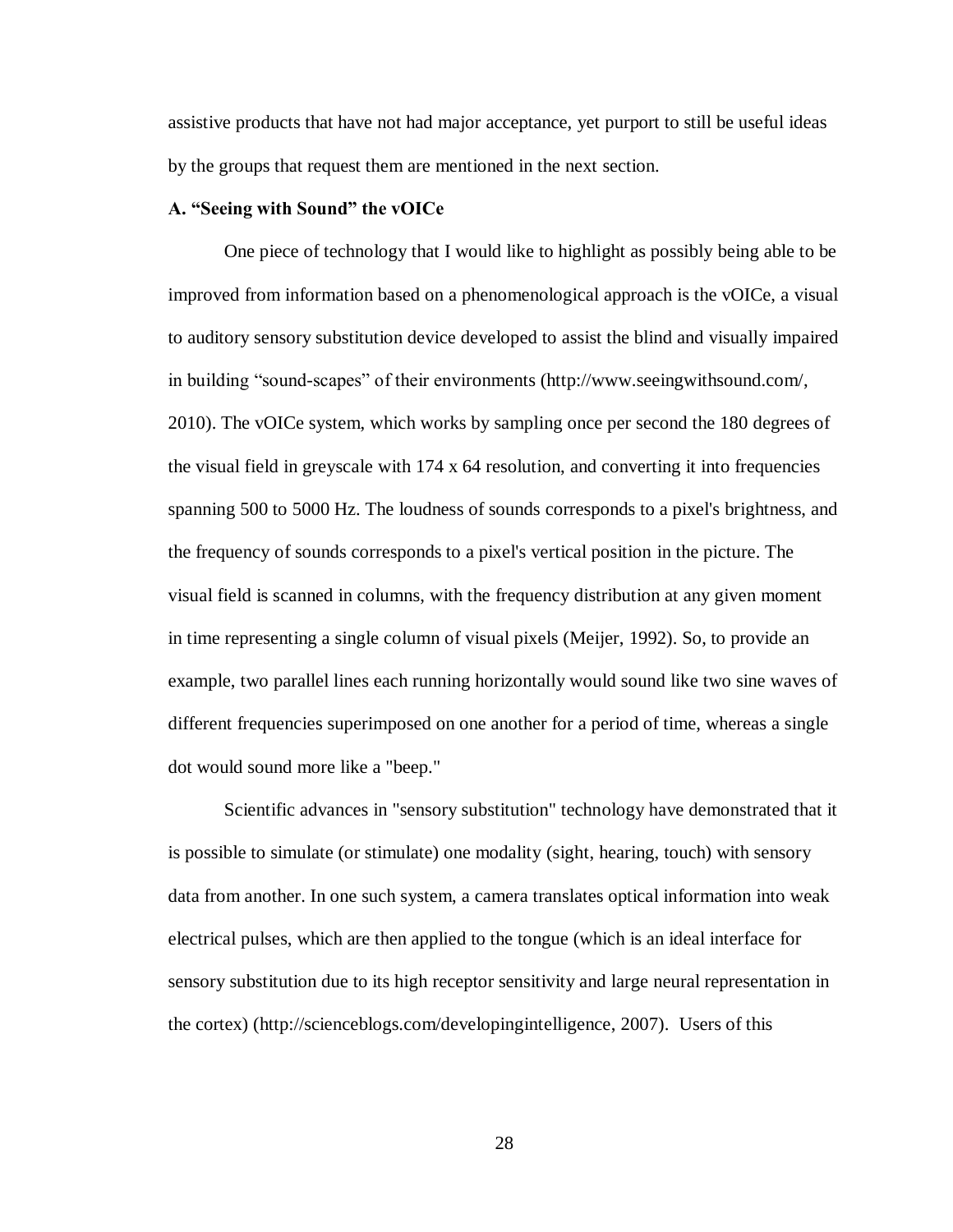technology report the subjective experience of actually seeing with their tongue, if you can imagine that (note that Thomas Nagel would suggest you can't)<sup>2</sup>.

Auditory sensory substitution systems like vOICe have several additional advantages:

1) The auditory system is exquisitely and simultaneously sensitive to multiple dimensions of sound (frequency, amplitude, harmony, rhythm, spectral, left/right onset time and to a lesser extent left/right phase differences).

(http://scienceblogs.com/developingintelligence, 2007)

2) Audition seems to have natural relationships with spatial processing. For example, human subjects are faster to respond to an upper location if a high-pitched sound is played simultaneously, and are conversely faster to respond to a lower location if a lowpitched sound is played, as opposed to the opposite mapping.

(http://scienceblogs.com/developingintelligence, 2007)

 $\overline{a}$ 

3) The temporal resolution of sonic information can be easily increased or decreased, which can be used to improve its correspondence with the increased resolution of human vision at the center of the field of vision. (http://scienceblogs.com/developingintelligence, 2007)

<sup>&</sup>lt;sup>2</sup> Research in sensory substitution would also seem to agree with Nagel (citation [I can't remember the exact paper that you sent me that addressed this]). It is rather the case that certain spatial properties of the world can be perceived through multiple inputs. Part of research done in sensory substitution and multi-modality interactions seeks to find what these invariants are and where the strongest couplings lie.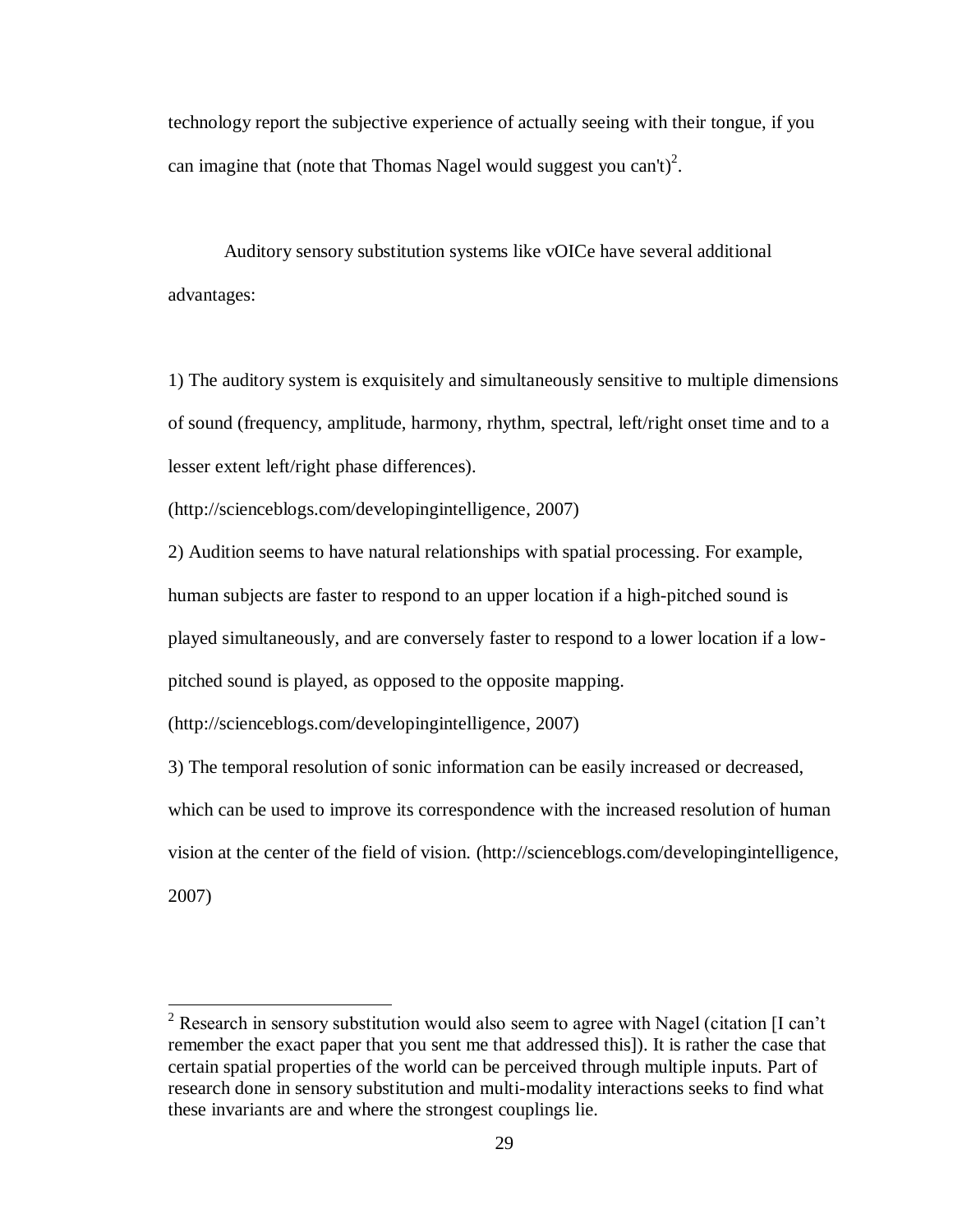The research by Auvray et al. (2007) demonstrates a "proof of concept" for general-purpose visual sensory substitution with audition. Even with relatively small amounts of training, subjects were able to use sound to locate and identify objects by their visual characteristics in 3-dimensions (Auvray et. al, 2007). In most cases, training had remarkable benefits, and the learning curves may be far from linear: proficiency with this system could conceivably increase exponentially with additional practice.

On the other hand, there remains substantial room for improvement: the reaction times were so long as to make this system practically useless for most applications, and there is a long way to go until vOICe is ready for object detection with distances and complexity of the real-world or with non-optimal ambient lighting conditions (Auvray et al, 2007). Further, "The sophistication of vOICe's auditory encoding needs to increase in almost every possible way before it will be ready for natural and immersive use in daily life." (Auvray et al, 2007)

There is clear appeal for the use of such a system (both as a prosthesis for the blind, as well as the potential of providing soldiers with 360 degree vision through auditory substitution), but many unanswered questions remain from users about efficacy, usability, and practicality. How intuitive is it to learn and use in a real time capacity? Does the way that the information is presented through the interface make sense? What is the learning curve? Is it convenient to use comfortably day to day? Does it solve a "real" problem—one which is not already addressed by another more parsimonious assistive tool? Will the user have concerns of its appearance?

One could postulate that the device's development could be greatly informed about such questions and the design improved based on experiential data gathered from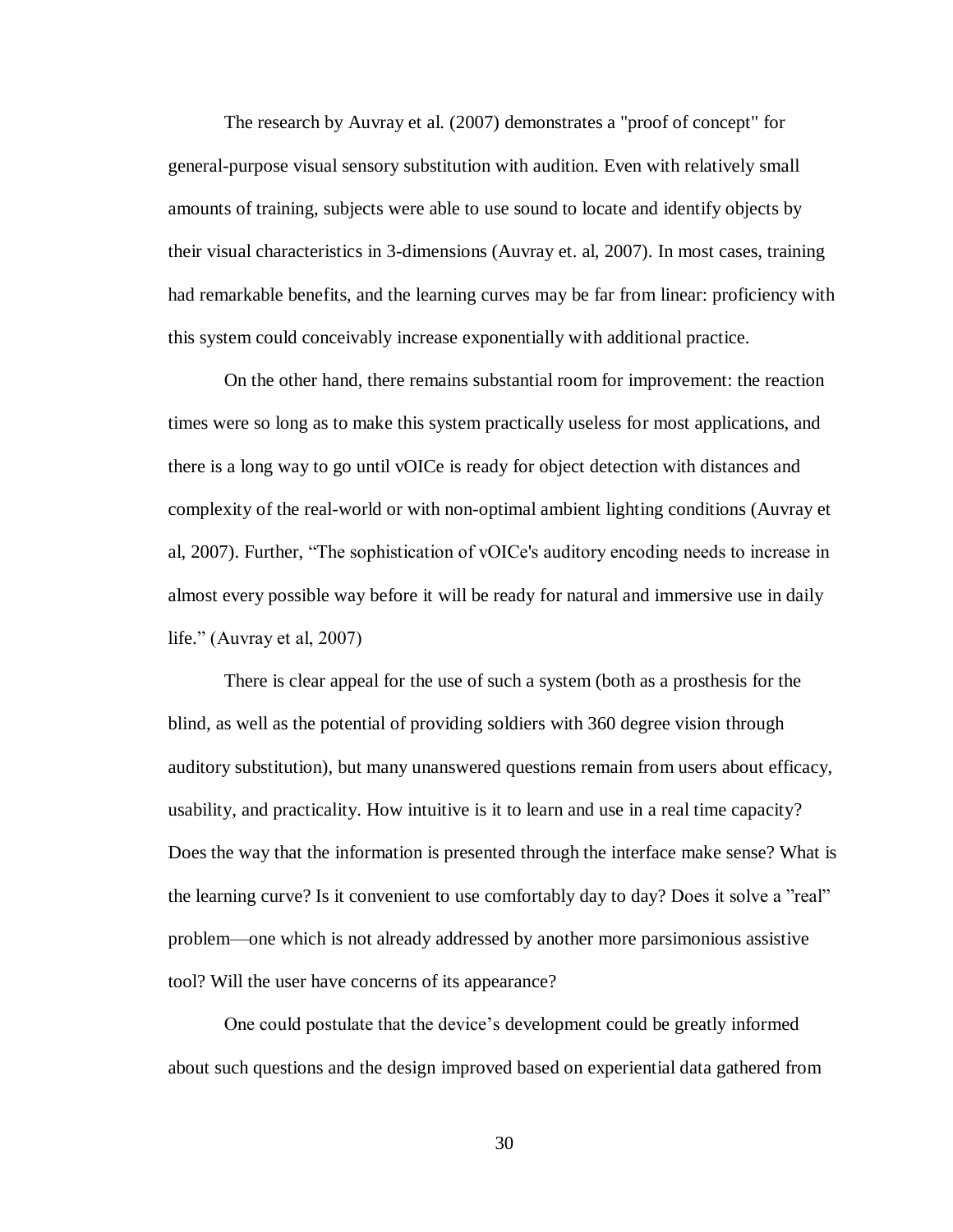phenomenological methods, since the experience of using the device is so crucial to how effectively the information it provides will be used, or even if it is effective at being integrated into a person's everyday being. As the research by Auvray et al (2007) shows, the vOICe, while being effective in theory in the sensory translation rules that it employs to translate information from one sense to supplement another (sound for vision), real world application and integration to users lives has shown its limitations and concerns for issues are yet to be addressed.

In a review of assistive devices for the blind by Giudice & Legge (2008), concerns such as information overload and undue complexity are described as crucial engineering and design pitfalls to be considered (and avoided) in the development of assistive devices. It is not hard to imagine that by using real user's perspectives gathered from phenomenological methods, as opposed to the more common approach of simply relying on designer intuition, or user opinions gathered by existing methods such as focus groups, or quantitative surveys, would have positive and far reaching effects on the development of these technologies.

For example, if we were to imagine a phenomenologically informed redesign of the vOICe technology, specific changes that could be addressed might take consideration of where the processing power is directed to (priority in frame rate refresh given certain conditions). Of greater importance, more input from users on whether the chosen parameters of visual to auditory translation that are used actually make sense should be solicited by users. Is the current scheme perceived as intuitive and natural--beyond the theoretical elegance of the implemented algorithm? Rather than starting from an engineering perspective about this critical translation, the design should start by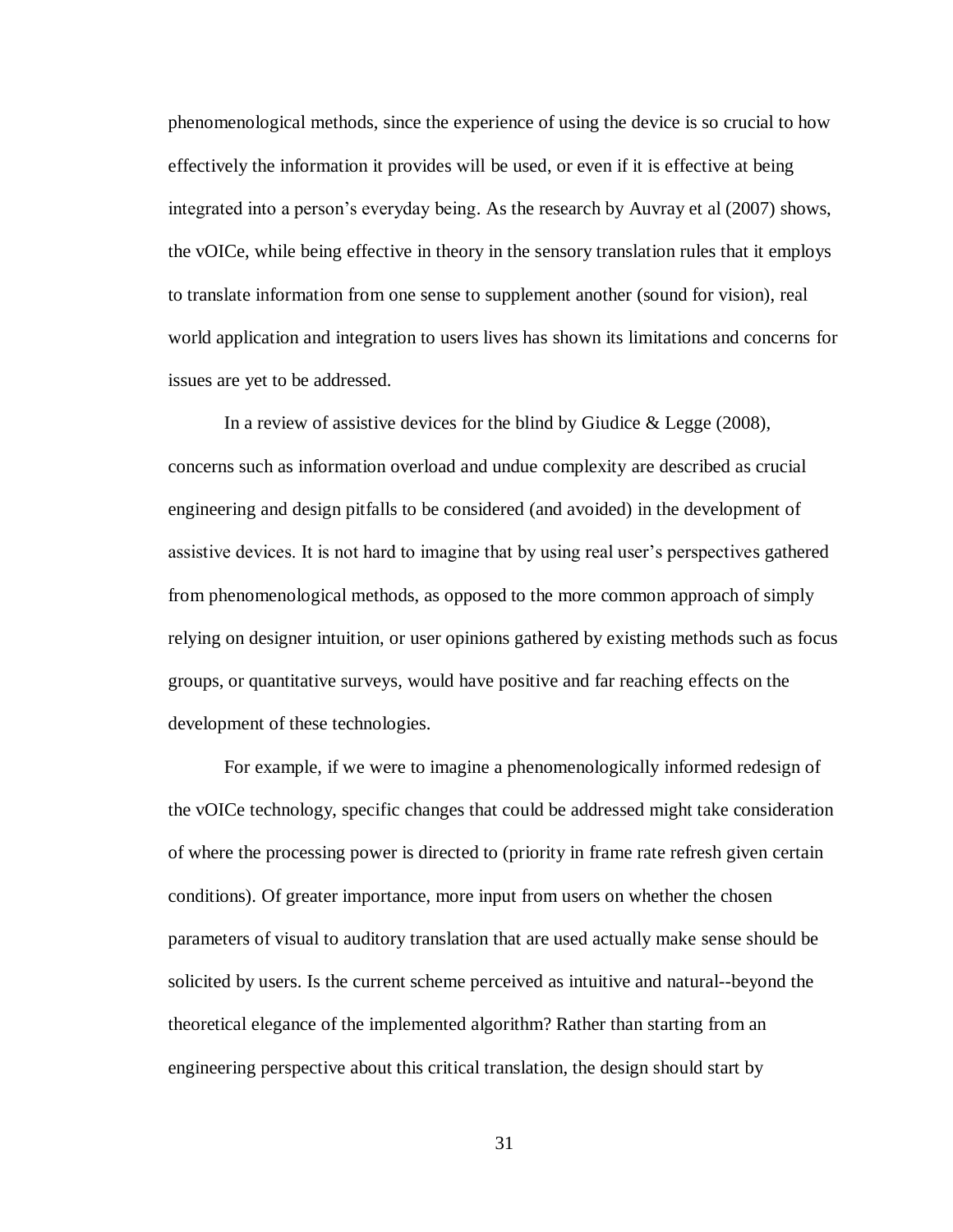establishing from blind users about what they actually want access too in the world and then what the best methods for conveying this information through sound would be. There may be a better way through which information could be translated about the world through the device, though still using the general framework, but this is information that no computer program or algorithm can model completely. Aesthetic concerns, often an area that is not a primary concern of engineers (Pullin, 2009) could also be given meaningful input from phenomenological interviews. Questions like "will this device's appearance draw undue or unwanted attention to my blindness?" or "is the device intrusive on my abilities to do other tasks normally that are not related to my low vision?", would be given appropriate attention due to the consistent and in-depth involvement of both the researcher and user in gathering and analysis of experiential data attained through phenomenological methods.

#### **VI. Discussion**

"The disconnect between what a product does and what the user wishes it would do is compounded as there is often inadequate communication between engineers and rehabilitation professionals or potential blind users." (Giudice & Legge, 2008)

I propose that assistive systems like the vOICe, as well as a plethora of similar sensory substitution devices, suffer from adherence to the view that there can be successful design with the minimal input from actual user first hand reports from users during the research and development stages of a product. I argue that the phenomenological methods that I have outlined as well as their foundational perspective, are the way forward if we are to address the true subjective data that has been absent in development of assistive technology. To be successfully implemented, both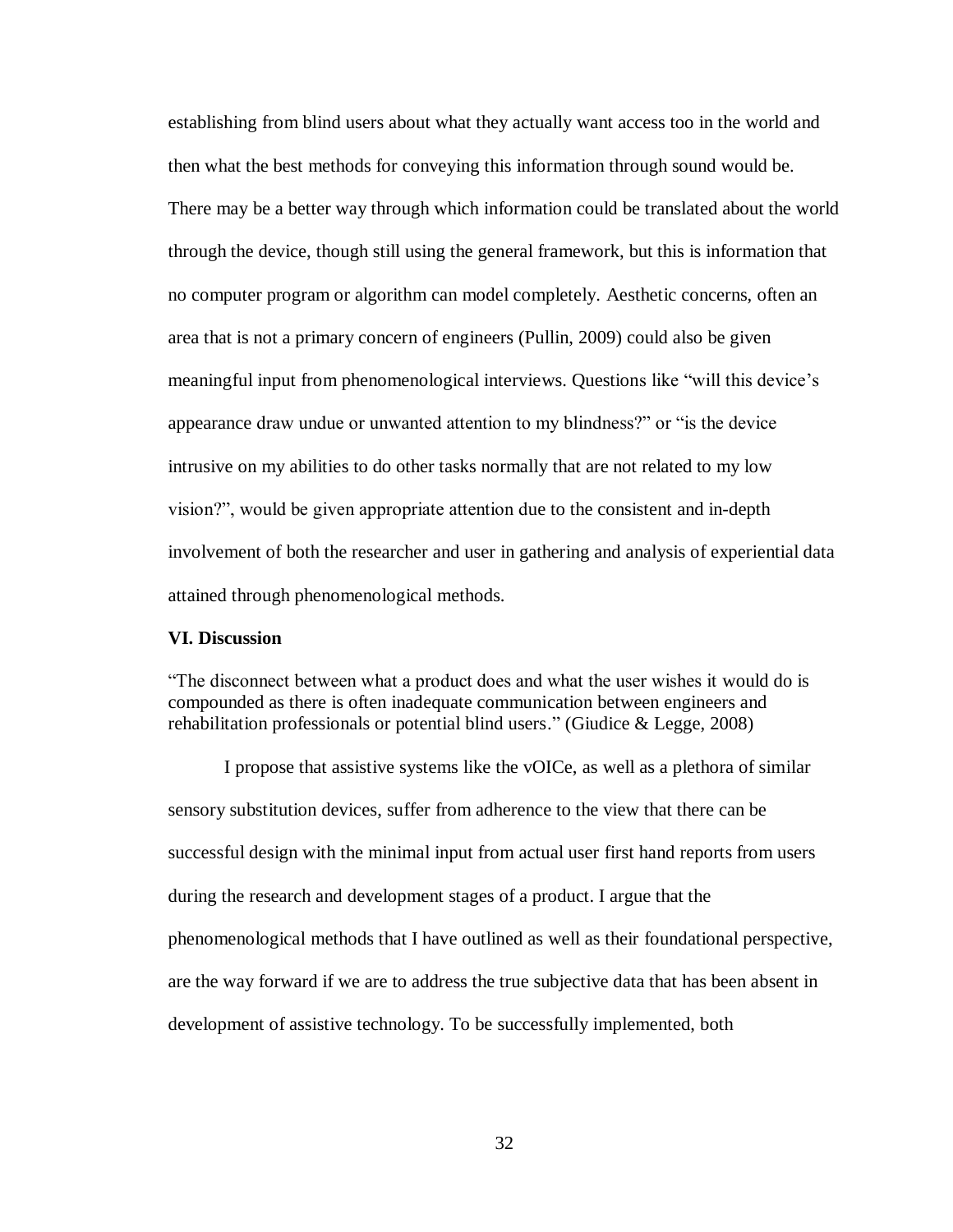understanding of its methods and theoretical foundations will need to be integrated into the engineer's mindset and design perspective.

This is not to say however, that phenomenology should take a place of higher importance or authority over existing methods, qualitative or quantitative. Rather, it should be considered as a tool which is available to be added to the arsenal of any project where it might find use. As mentioned in the beginning of this thesis, there are many methods appropriate for a given research project. Someone making small tweaks to a product's design will often not need the detail of data gathered from phenomenological interviews. Instead, a focus group might better suit the needs of such a situation. The phenomenological research procedure is both time consuming, and possibly expensive depending on the kinds of assistance one has, so a researcher on a budget or with limited resources and time may not see it as a viable option to choose. However what should be clear from this analysis of phenomenological methods as well as suggestions given concerning its application in design, is that it could very well be the best way for researchers to incorporate actual user experience into their work. To date, this input is missing from most design of assistive technology and the results are telling. Many devices that are developed are cumbersome, unintuitive, or not accepted by the target demographic. If the phenomenological approaches discussed in this thesis were introduced as a standard component of design, I argue that this trend would reverse and there would be many more devices which are natural to use and desired by these endusers.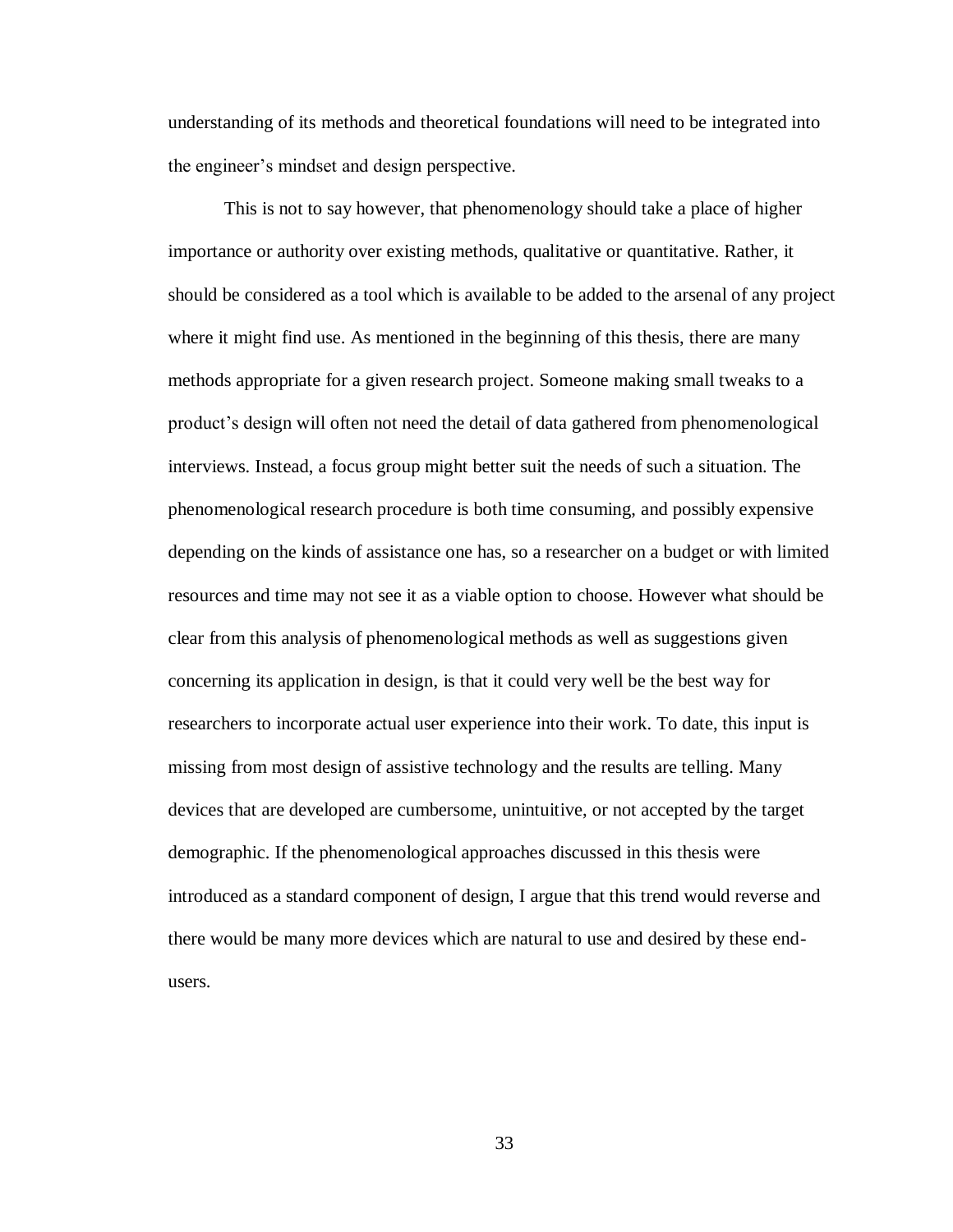## References

Ashworth, P. (1999). ''Bracketing'' in phenomenology: Renouncing assumptions in hearing about student cheating. International Journal of Qualitative Studies in Education, 12(6), 707–721.

Auvray, M., Hanneton, S., & O'Regan, J.K. (2007) Learning to perceive with a visuo  $\wedge$ auditory substitution system: Localisation and object recognition with `The vOICe'. Perception, 2007, volume 36, pages 416 - 430

Cilesiz, S. (2009). Educational computer use in leisure contexts: A phenomenological study of adolescents' experiences at Internet cafes. American Educational Research Journal, 46(1), 232–274.

Creswell, J. W. (2007). Qualitative inquiry and research design: Choosing among five approaches (2nd ed.). Thousand Oaks, CA: Sage.

Crotty, M. (1998). The foundations of social research: Meaning and perspective in the research process. London: Sage.

Derrida, J. (1997). Deconstruction in a nutshell: A conversation with Jacques Derrida. New York: Fordham University Press.

Frith, Chris. How can we share experiences? TRENDS in Cognitive Science, vol. 6 no. 9, September 2002, p. 374.

Jacobson, K. E., Giudice, N. A., & Moratz, R. (2011). Towards a Theory of Spatial Assistance from a Phenomenological Perspective: Technical and Social Factors for Blind Navigation. In R. Moratz & N. A. Giudice (Eds.), Extended Poster Abstracts from the Conference on Spatial Information Theory (COSIT 2011), (pp. 33-36). Belfast, ME.

Giorgi, A. (1975) An application of phenomenological method in psychology, Duquesne studies in phenomenological psychology (Vol. 2). Pittsburgh: Duquesne University Press

Giorgi, A. (Ed.). (1985). Phenomenology and psychological research. Pittsburgh, PA: Duquesne University Press.

Giorgi, A. (1994). A phenomenological perspective on certain qualitative research methods. Journal of Phenomenological Psychology, 25(2), 190–220.

Giorgi, A. (1997). The theory, practice, and evaluation of the phenomenological method as a qualitative research procedure. Journal of Phenomenological Psychology, 28(2), 235–260.

Giorgi, A. (2002). The question of validity in qualitative research. Journal of Phenomenological Psychology, 33(1), 1–18.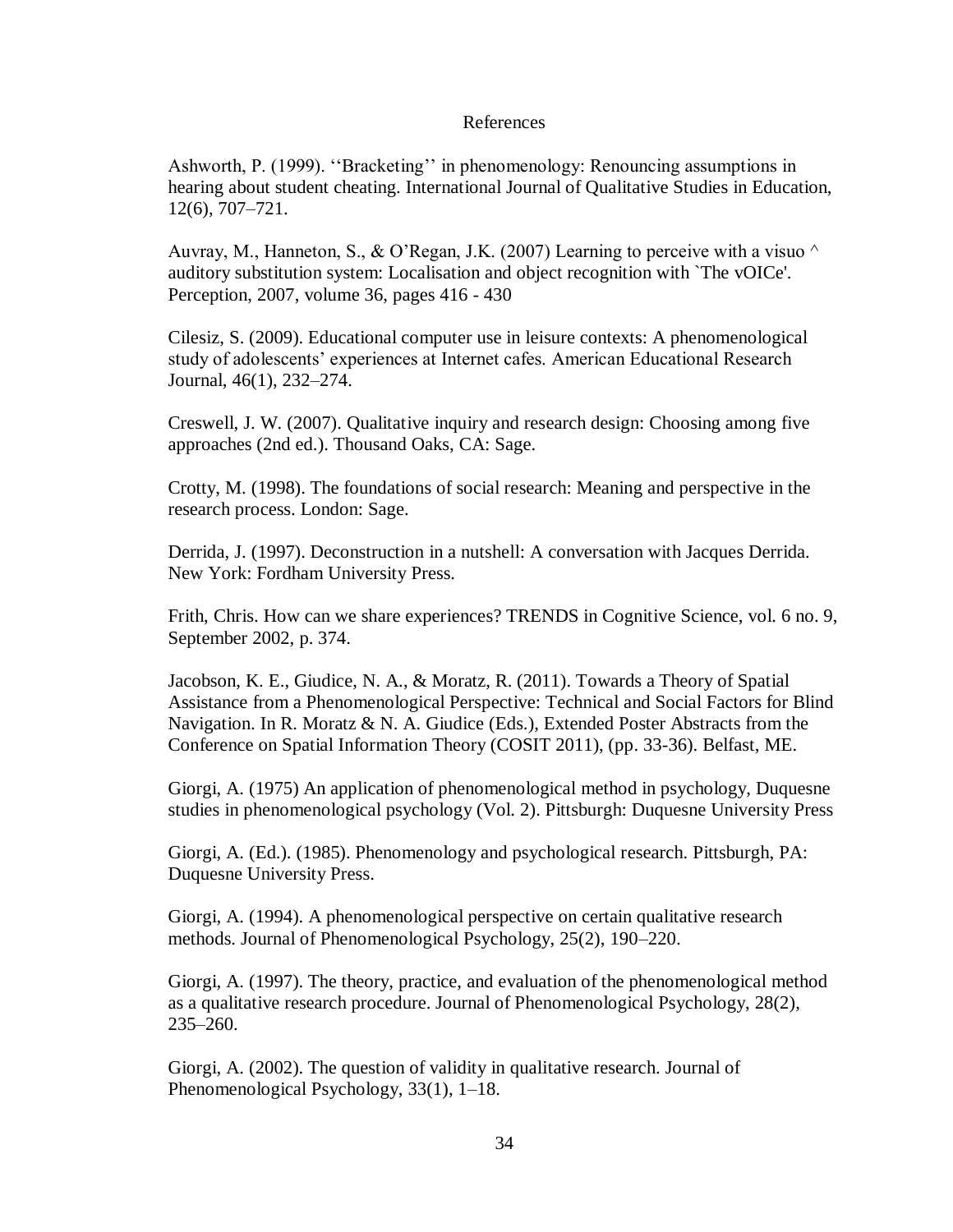Giudice, N. A., & Legge, G. E. (2008). Blind navigation and the role of technology. In A. Helal, M. Mokhtari & B. Abdulrazak (Eds.), Engineering handbook of smart technology for aging, disability, and independence. Hoboken, NJ: John Wiley & Sons: 479-500.

Glesne, C. (2006). Becoming qualitative researchers (3rd ed.). Boston: Allyn and Bacon.

Guba, E. G., & Lincoln, Y. S. (1982). Epistemological and methodological bases of naturalistic inquiry. Educational Communications and Technology Journal, 30, 233–252.

Gubrium, J. F., & Holstein, J. A. (1997). The new language of qualitative method. New York: Oxford University Press.

Hagan, T. (1986) Interviewing the downtrodden. In P. Ashworth, A. Giorgi, & A. de Koning (Eds.) Qualitative research in psychology. Pittsburgh: Duquesne University Press.

Laing, R.D. (1960) The Divided Self: An Existential Study in Sanity and Madness. Harmondsworth: Penguin,

Leder, D. (1990). The absent body. Chicago: University of Chicago Press.

Leder, D. (2008). The touch that heals: the uses and meanings of touch in the clinical encounter. The Journal of Alternative and Complementary Medicine

Lincoln, Y. S. (1995). Emerging criteria for quality in qualitative and interpretive research. QualitativeInquiry, 1(3), 275–289.

Loomis, J. M., Klatzky, R. L., & Giudice, N. A. (in press). Sensory substitution of vision: Importance of perceptual and cognitive processing. In R. Manduchi & S. Kurniawan (Eds.), Technology for Blindness and Low Vision: CRC Press.

Krueger, R.A., (1988, 2004). Focus groups: A practical guide for applied research. Thousand Oaks, CA:

Marbach, E. (2005) On bringing consciousness into the house of science – with the help of Husserlian phenomenology. Angelaki, Journal of the Theoretical Humanities, 10(1), 145–162.

Merriam, S. (1995). What can you tell from an N of 1?: Issues of validity and reliability of qualitative research. PAACE Journal of Lifelong Learning, 4, 51–60.

Merleau-Ponty, M. (1962, originally published 1945). Phenomenology of perception. Trans. C. Smith. London: Routledge and Kegan Paul.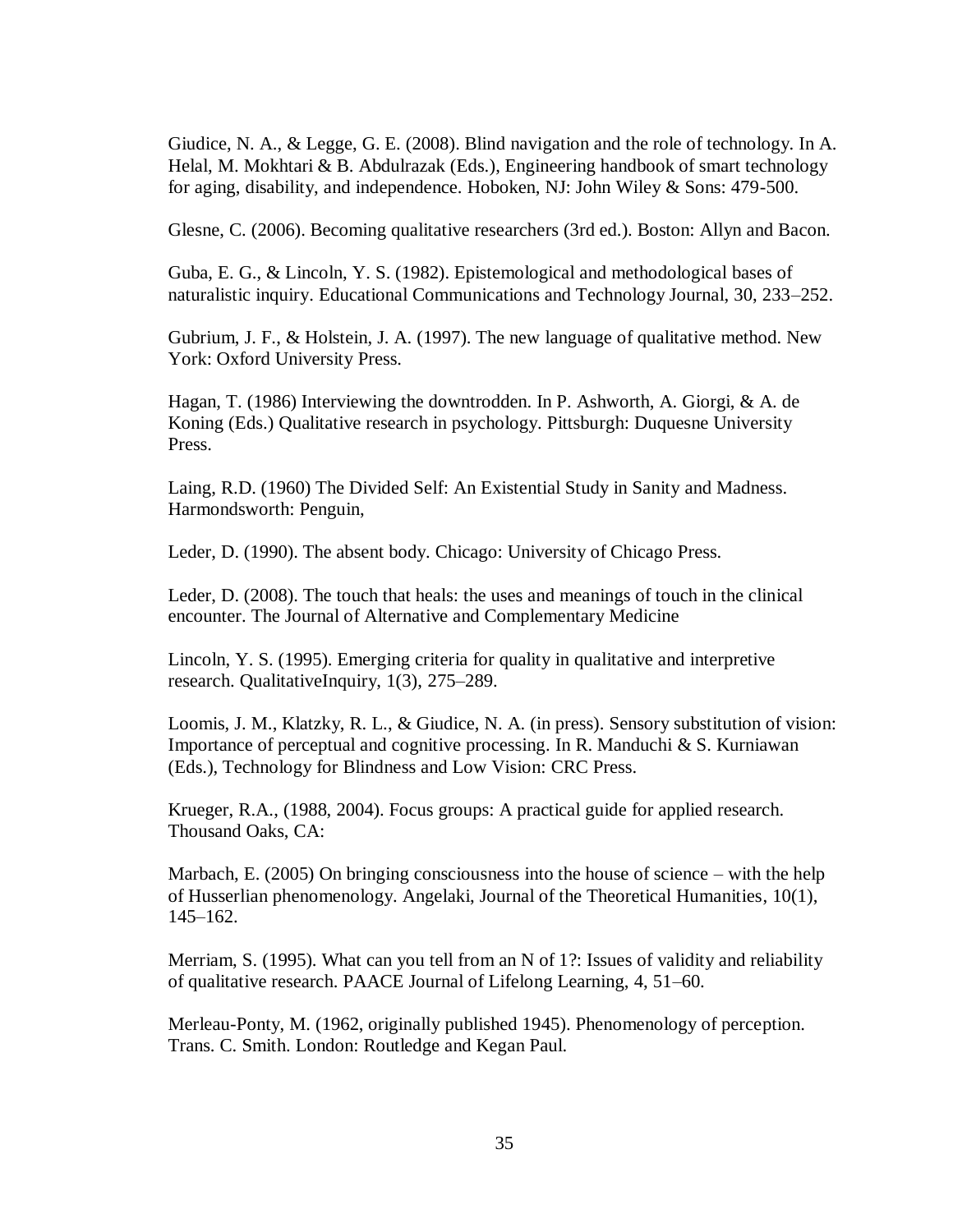Meijer, P.B., (1992). An experimental system for auditory image representations, IEEE Trans Biomed Eng 39(2):112–121

Moustakas, C. E. (1996). Phenomenological research methods. Sage Publications, Inc.

Nagel, T. (1974). What it is like to be a bat. Philosophical Review, 83, 435-450.

Pollio, R. (1997). The Phenomenology of Everyday Life: Empirical Investigations of Human Experience. Cambridge University Press.

Polkinghorne, D. (1989). Phenomenological research methods. In R. Valle & S. Halling (Eds.), Existential-phenomenological perspectives in psychology (pp. 41–60). New York: Plenum Press.

Pullin, G. (2009). Design meets disability. MIT Press.

Robyler, M. D., & Knezek, G. A. (2003). New millennium research for educational technology: A call for a national research agenda. Journal of Research on Technology in Education, 36(1), 60–71.

Rushkoff, D. (2005) Get back in the box : innovation from the inside out, New York : Collins

Savenye, W. C., & Robinson, R. S. (2004). Qualitative research issues and methods: An introduction for educational technologists. In D. Jonassen (Ed.), Handbook of research for educational communications and technology (2nd ed., pp. 1045–1071). Mahwah, NJ: Lawrence Erlbaum.

Schenck, D. (1986). The texture of embodiment: Foundation for medical ethics. Human Studies, 9, 1: 43-54

Shneiderman, B. (2004). Designing the user interface: Strategies for effective humancomputer interaction. (4rd ed.). Reading, Massachusetts: Addison-Wesley.

Seidman, I. (2006). Interviewing as qualitative research (3rd ed.). New York: Teachers College Press.

Smith, David Woodruff, "Phenomenology", The Stanford Encyclopedia of Philosophy (Fall 2011 Edition), Edward N. Zalta (ed.), URL  $=$ <http://plato.stanford.edu/archives/fall2011/entries/phenomenology/>.

vOICe Learning Edition, 2006 (http://www.seeingwithsound.com/).